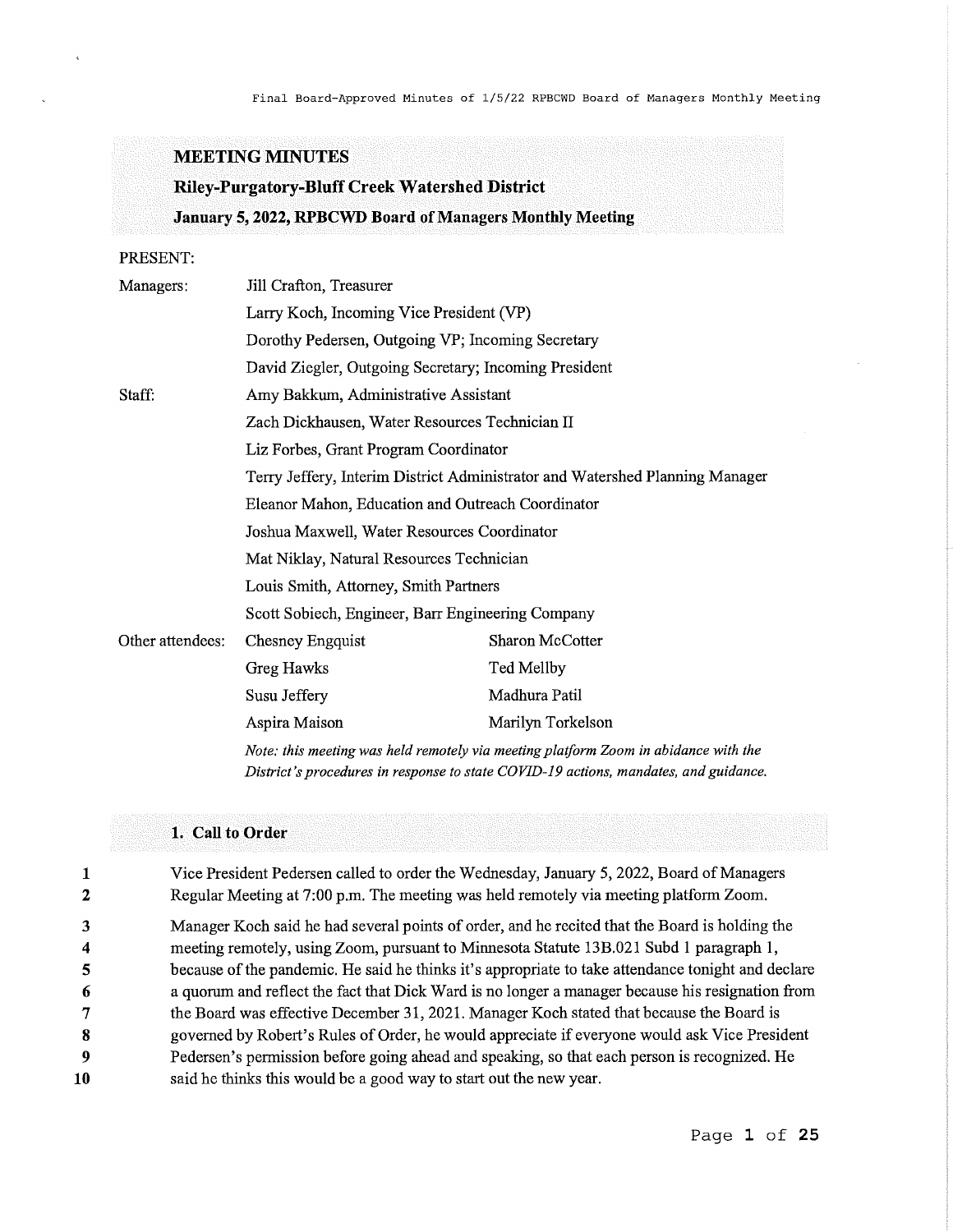**11**  Attorney Smith called manager attendance, and the attendance response was as follows:

**12** 

| Manager  | Action  |
|----------|---------|
| Crafton  | Present |
| Koch     | Present |
| Pedersen | Present |
| Ziegler  | Present |

**13** 

**41** 

### **2. Approval of Agenda**

**14 15**  Manager Crafton moved to approve the agenda as presented. Manager Ziegler seconded the motion.

**16 17 18 19 20 21 22 23 24 25 26 27 28 29 30 31 32 33 34 35 36 37 38 39**  Manager Koch moved to amend the agenda, and Interim Administrator Jeffery shared his screen to display the proposed revised agenda that Manager Koch submitted to him. Manager Koch walked through his proposed agenda amendments to remove Consent Agenda items 6a – Accept December Staff Report and 6b-Accept December Engineer's Report and to move to the Consent Agenda the following items already on the meeting agenda: 7d- Schedule of Regular Meetings of the Board for 2022, 7f- Designation of Official Newspapers for Publication of Notices, 7g-Affinn Smith Partners PLLP as Depository for Performance Bonds and Letters of Credit, 7h - Designate U.S. Bank as Official Depository for Cash Escrows, 71- Designate TAC Members, 7r - Approve Amendment to Task Order 036A for Bluff Creek Reach 5 Feasibility Study to Include Subwatershed Assessment, and 7s -Authorize Administrator to Create an Internal Calendar of Significant Deadlines and Other Matters, and to add to the Consent Agenda the following new agenda items: Affirm Authorization of Membership in 4M Fund and with US Bank as Depository and Affirm Master Service Agreement with US Bank, and Manager Koch continued by recommending for item 7e - Election of Officers - the Board follows the nomination process and then have a roll call vote, and about item 7m - Standing Committees, he said he is of the position the District's Governance changes in 2020 were not appropriately approved as required by statute, so we would not have an Audit and Finance Committee, but if a Board majority thinks the Board did approve the Governance changes, then the District's Governance Manual specifies naming an Audit and Finance Committee, so the Board should consider such a committee as part of the Standing Committee agenda item, and he continued with his motion to amend by proposing to add two new items to the agenda's Action Items: 7v - Staff to Provide Proposed Resolutions for Action Items per the Bylaws, and  $7w -$ Appoint Interim District Administrator as the Responsible Authority and the Minnesota Data Practices Act Compliance Official for the District as required per state statute cited as follows:



923/2018 https://revisor.mn.gov/statutes/cite/13/full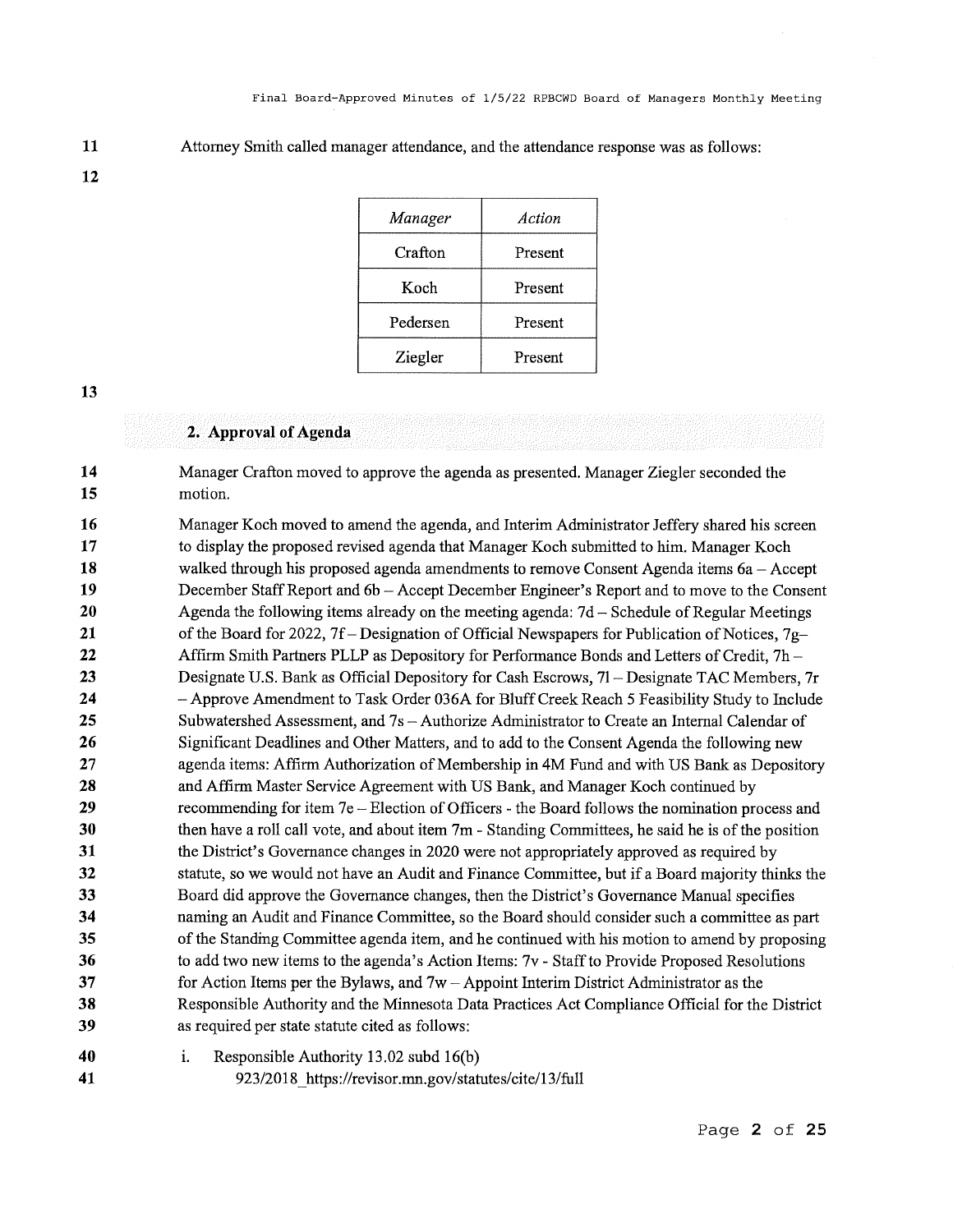**42 43 44 45 46 47 48 49 50 51 52 53 54 55 56 57 58 59 60 61 62 63 64 65 66 67 68 69 70 71 72 73 74 75 76 77 78 79 80 81 82 83 11.**  https://www.revisor.mn.gov/statutes/cite/13/full 8/148 (b) "Responsible authority" in any political subdivision means the individual designated by the governing body of that political subdivision means the individual designated by the governing body of that political subdivision as the individual responsible for the collection, use, and dissemination of any set of data on individuals, government data, or summary data, unless otherwise provided by state lay. Until an individual is designated by the political subdivision's governing body, the responsible authority is **(1)** for counties, the county coordinator or administrator. If the county does not employ a coordinator or administrator. If the county does not employ a coordinator or administrator, the responsible authority is the county auditor; (2) for statutory or home rule charter cities, the elected or appointed city clerk. If the home rule charter does not provide for an office of city clerk, the responsible authority is the chief clerical officer for filing and record keeping purposes; (3) for school districts, the superintendent; and (4) for all other political subdivisions, the chief clerical officer for filing and record keeping purposes. Data Practices Compliance Official 103D13.05 subd13 - 23/2018 https://www.revisor.mn.gov/statutes/cite/13/fullhttps://www.revisor.mn.gov/statutes/cite/ 13/full\_18/148 Subd. 13. Data Practices Compliance Official. By December **1,** 2000, each responsible authority or other appropriate authority in every government entity shall appoint or designate an employee of the government entity to act as the entity's data practices compliance official. The data practices compliance official is the designated employee of the government entity to whom persons may direct questions or concerns regarding problems in obtaining access to data practices problems. The responsible authority may be the data practices compliance official. Manager Koch continued by stating he believes Interim Administrator Jeffery has been fulfilling the roles of the District's Responsible Authority and the Data Practices Compliance Official but isn't sure those roles have been confirmed past the end of the year. Manager Koch continued his motion to amend the agenda by proposing to add under agenda item 8a - Attorney Report - an update on the Noble Hills litigation and under agenda item 8b -Engineer's Report - adding a discussion about the Annual Report of Engineer required under MN Statute 103D.325 Subd. 3 to Chief engineer, as cited as follows: The chief engineer is superintendent of all the works and improvements undertaken by the district. The chief engineer must make a full engineer's report to the managers each year, and more often if necessary. A copy of the engineer's report and all recommendations by the chief engineer must be transmitted to the managers and the director Manager Koch continued his motion to amend the agenda by proposing to add to Agenda Item 9 - Upcoming Board Topics the following items: 9c-10-Year Plan Review- Status, Recommended Changes, 9ci - Scorecard, and 9d - Governance Manual and Bylaws and Setting Agendas for Meetings. There was discussion about version 2 of the meeting agenda that Interim Administrator Jeffery sent out on Monday morning as well as discussion about the amended agenda proposed by Manager Koch and the opinion that the agenda should remain similar to the agenda sent by staff and the Board president and disseminated to the public.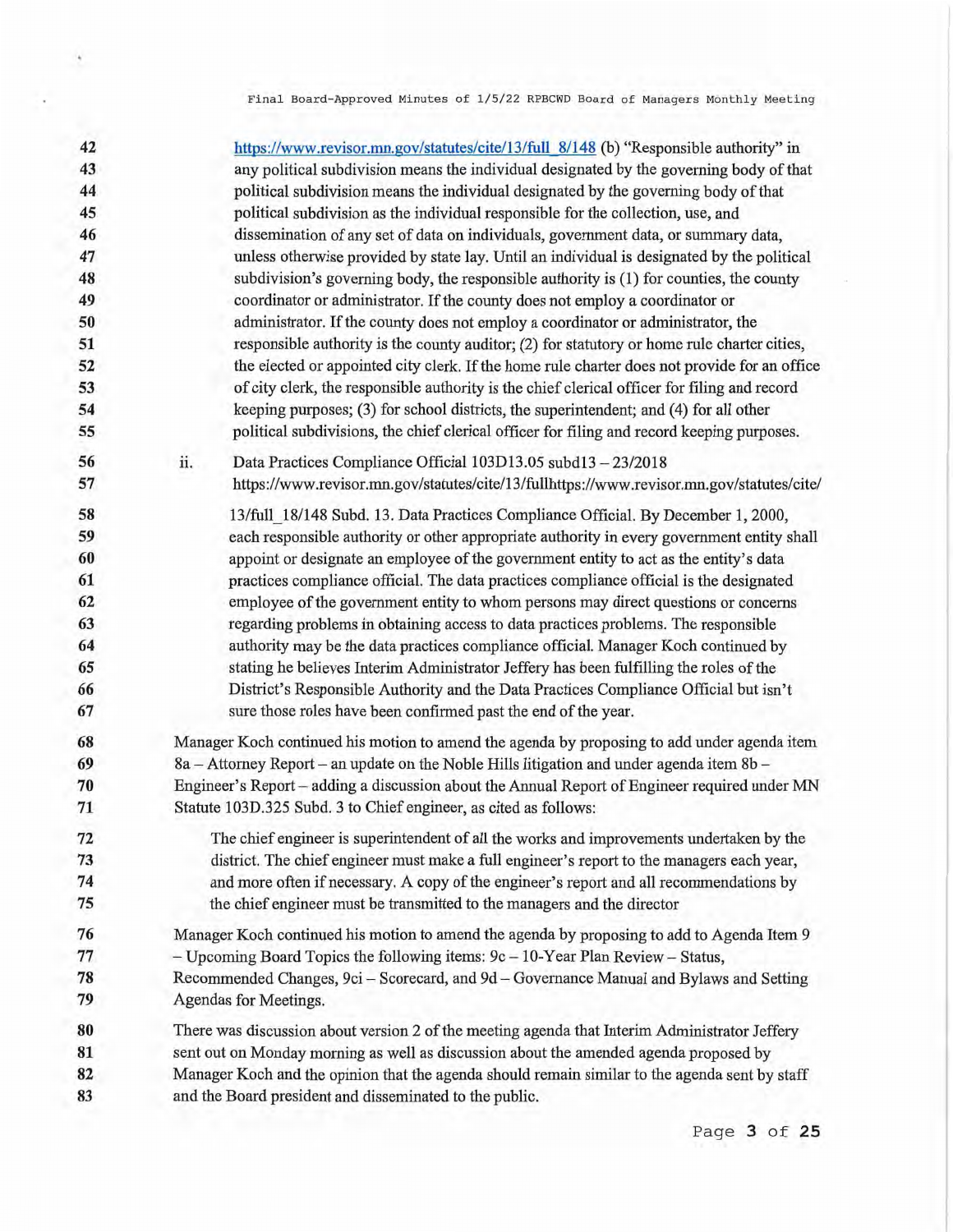- **84 85 86 87 88**  Manager Crafton agreed to amending the agenda to pull items 6a and 6b off the Consent Agenda, but not to the remainder of Manager Koch's motion. Manager Ziegler agreed to amending the agenda to remove items 6a and 6b off the Consent Agenda, and additionally he requested removing from the Consent Agenda item 6d-Approve Payment Application #1 for Rice Marsh Lake Water Quality Project.
- **89 90 91**  Manager Koch's motion to amend died due to lack of a second. There was discussion to clarify which of Manager Koch's proposed changes Manager Crafton and Manager Zeigler accepted as a friendly amendment to their motion to accept the agenda. There was Board consensus on moving
- **92**  off the Consent Agenda items 6a, 6b, and 6d and moving to the Consent Agenda the following
- **93**  action items: 7d-Approve Schedule of Regular Meetings of the Board for 2022, 7f-
- **94 95 96 97 98 99**  Designation of Official Newspapers for Publication of Notices,  $7g - Affirm$  Smith Partners PLLP as Depository for Performance Bonds and Letters of Credit, 7h – Designate U.S. Bank as Official Depository for Cash Escrows,  $71 -$ Designate TAC Members,  $7r -$ Approve Amendment to Task Order 036A for Bluff Creek Reach 5 Feasibility Study to Include Subwatershed Assessment, and 7s -Authorize Administrator to Create an Internal Calendar of Significant Deadlines and Other Matters.
- **100 101 102**  Manager Koch moved to amend the motion the Board Consented to add item 7v - Staff to propose resolutions for actions per Bylaws and  $7w -$ Appointment and compliance officer. The motion died due to lack of a second.
- **103 104**  Upon a roll call vote at  $7:24$  p.m., the motion to approve the agenda as amended by the friendly amendments consented to by the Board carried 3-1 as follows:
- **105**

| Manager  | Action |
|----------|--------|
| Crafton  | Aye    |
| Koch     | No     |
| Pedersen | Aye    |
| Ziegler  | Aye    |

- **107 108 109 110**  Manager Koch stated he will exercise his right pursuant to statute and Robert's Rules of Order to remove all items from the Consent Agenda. Attorney Smith commented that typically this action would be expressed prior to voting on the adoption of the agenda, but because the Consent Agenda item is still before the Board, managers could pull Consent Agenda items.
- **111**  Vice President Pedersen asked Manager Koch if that is really what he wants. Manager Koch
- **112 113**  replied what he really wants is to have managers exercise their duties in the best interest of the District, and quite frankly, if "you" don't want to be cooperative, that's "your" right, and he will
- **114**  exercise his rights. Manager Koch said he doesn't understand the stonewalling that's going on.
- **115**  He said he was actually trying to help move things along, but if "you" don't want to do that and
- **116**  address items he believes clearly need to be addressed per statute having to do with responsible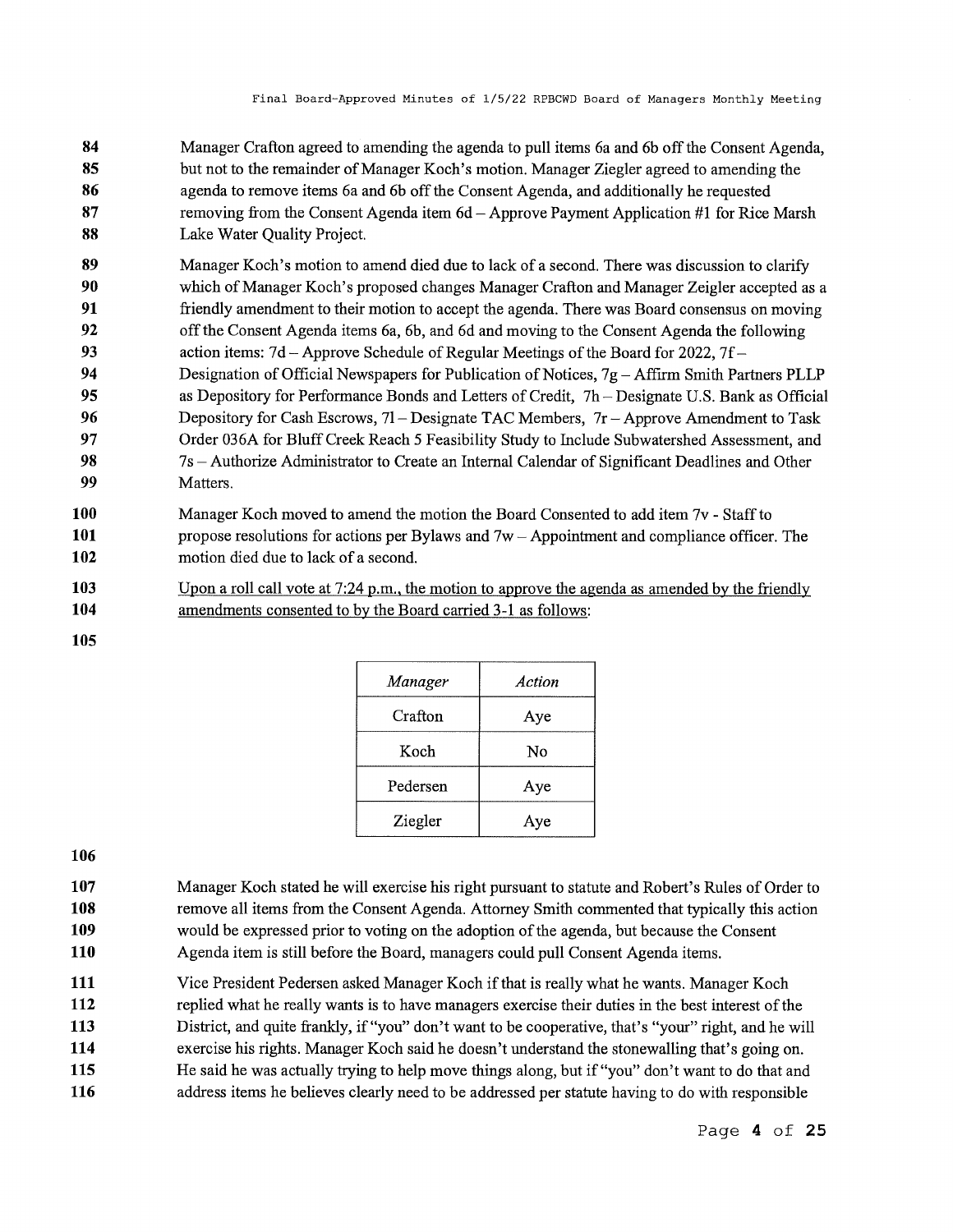- **117 118 119 120 121 122 123**  party and responsible authority, then fine, we will "both" do Robert's Rules of Order step by step. Vice President Pedersen responded she finds Manager Koch's request unfortunate and if this meeting is still in process at 10:00 p.m., the meeting will need to be continued. Manager Koch said he has a very simple answer: he won't object to the Consent Agenda items if the Board will add the two items he is asking for and that he believes need to be added because of the District's Bylaws and because of statute. Interim Administrator Jeffery noted the two items Manager Koch is requesting would be helpful at a staff level.
- **124 125 126 127 128 129 130 131**  Manager Crafton asked if the additional items Manager Koch proposed could be added to the Board's next meeting. Manager Koch said he sees no reason to delay them to another meeting, as the agenda will be a full plate next month. He said he doesn't know why "you" would object to his proposed additions. Manager Pedersen said she thinks the issue is the fact that managers including Manager Koch himself like to have changes in hand before getting to the Board meetings. She said when the managers are presented at the meeting with an agenda that is completely redone and none of the managers have been able to look through the proposed changes, it's not a fair way of handling this for the public and the Board as a whole.
- **132 133 134 135**  Manager Koch said Manager Pedersen's argument is a red herring, which is the worst way to counter someone's opinion. He continued by saying ifthere is no mechanism for him to provide this type of proposal to the rest of the managers before the meeting, then it is something the Board should discuss as part of its Governance Manual and Bylaws.
- **136 137 138 139 140 141 142 143**  Manager Koch stated he has said in the past the managers should receive materials before Board meetings, but Manager Pedersen in particular has violated that rule, and if he had another mechanism to get his proposed agenda changes before everybody, he would certainly do that. He stated he believes the Board needs to review its method and process for coming up with the agenda and getting people's input. Manager Koch stated he had proposed such language for inclusion in the District's Governance Manual and Bylaws, but no, other managers did not consider or vote for such. Manager Koch claimed it is a problem of "your" own creation, and he is sorry, but that is a fact.
- **144 145 146 147**  Manager Koch moved that the agenda be accepted with the items Interim Administrator Jeffery reviewed to be moved to the Consent Agenda, and the items discussed to be moved from the Consent Agenda to Action Items, along with his two proposed additional action items, or otherwise he will insist all items be withdrawn from the Consent Agenda.
- **148 149**  Manager Crafton said she would be fine with having all items removed from the Consent Agenda. Manager Ziegler said he objects to new items being added to the agenda at this late date.
- **150**  Manager Koch described his changes, and the Board looked again at both marked up versions of
- **151**  the agenda that Interim Administrator Jeffery was displaying on the screen. Manager Koch
- **152**  clarified that the only additional items he is proposing to add to tonight's agenda is for staff to provide proposed resolutions for action items per the Bylaws and to designate the District's
- **153**
- **154 155**  Responsible Authority and the Data Practices Compliance Official, which is required by law, unless Manager Ziegler wants to take over those responsibilities, because Manager Koch
- **156**  understands those responsibilities default to him if the Board doesn't do any designations.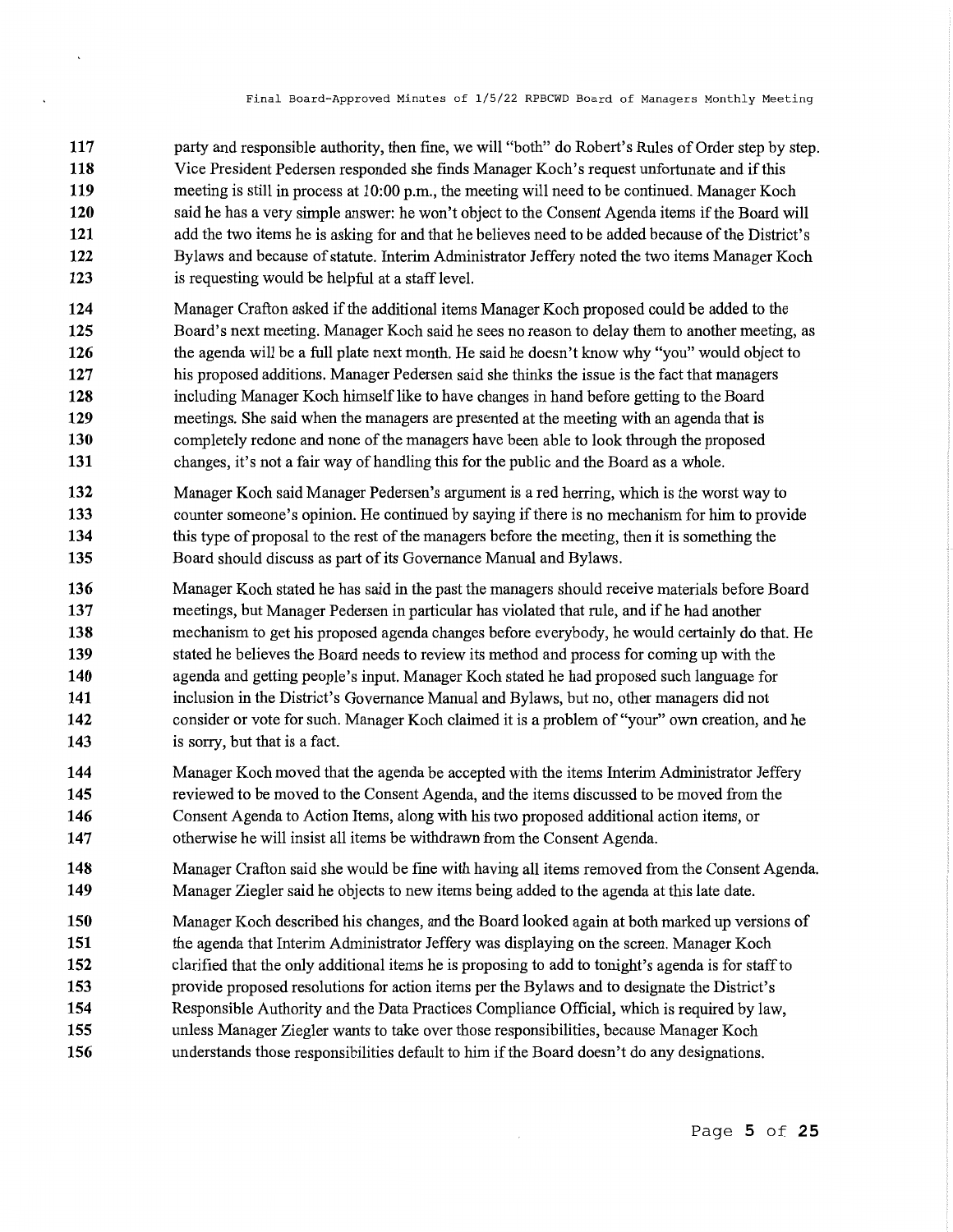| 157 | Manager Ziegler asked for Attorney Smith to comment about the topics of Manager Koch's two         |
|-----|----------------------------------------------------------------------------------------------------|
| 158 | proposed additional agenda items. Attorney Smith offered the procedural comment that Board         |
| 159 | actions are required to be in the form a written resolution, so Manager Koch's proposal is         |
| 160 | consistent and in order with that requirement and the District should follow the requirement since |
| 161 | it is already in the District's Bylaws, and the Data Practices Act does require a designated       |
| 162 | Responsible Authority and a Data Practices Compliance Official, which the District has made        |
| 163 | clear the District Administrator fulfills that role, but it seems Manager Koch's intent is for the |
| 164 | District to be clear about these designations due to the interim status of the District's          |
| 165 | Administrator, so Manager Koch's proposed agenda item on this topic is also in order. Attorney     |
| 166 | Smith reminded the Board it has already adopted a motion approving the agenda, so now the          |
| 167 | Board is discussing seeking to reconsider the vote in order to revise the agenda. Vice President   |
| 168 | Pedersen asked Attorney Smith if the agenda could be revised by moving to amend the agenda.        |
| 169 | Attorney Smith replied yes.                                                                        |
|     |                                                                                                    |

- **170 171 172**  Manager Koch moved to amend the agenda by adding  $7v -$  Staff to Provide Proposed Resolutions for Action Items per the Bylaws, and 7w- Designate the District's Data Practices Act Responsible Authority and the Data Practices Compliance Official. Manager Ziegler seconded the
- **173**  motion. Upon a roll call vote at 7:37 p.m. the motion carried 4-0 as follows:
- **174**

| Manager  | Action |
|----------|--------|
| Crafton  | Aye    |
| Koch     | Aye    |
| Pedersen | Aye    |
| Ziegler  | Aye    |

# **3. Matters of General Public Interest**

**176 177 178**  Manager Pedersen acknowledged the Board received a letter from Mr. Ted Mellby and noted a copy of the letter was included in the meeting packet. Manger Pedersen reviewed the District's procedure for Matters of General Public Interest.

**179 180 181 182 183 184 185 186 187**  Ms. Chesney Engquist of 4549 41<sup>st</sup> Avenue S., Minneapolis, commented she raises a glass of spring water to everyone's health and to acknowledge and appreciate the District's commitment and investments to protecting the water in the District. She said there are folks participating in tonight's meeting who are studying to learn more about the District's efforts, how priorities are discerned, and the best ways to engage in supporting the District's work. Ms. Engquist noted someone wise said to her "Once you understand soil health, there is no going back." Ms. Engquist said once you look at our policies through the lens of soil health, you understand our policies are inadequate, at municipal, state, and federal levels. She said there is a lot of work to do. Ms. Engquist said she is here to help delist the bodies of water that are in your District that are on the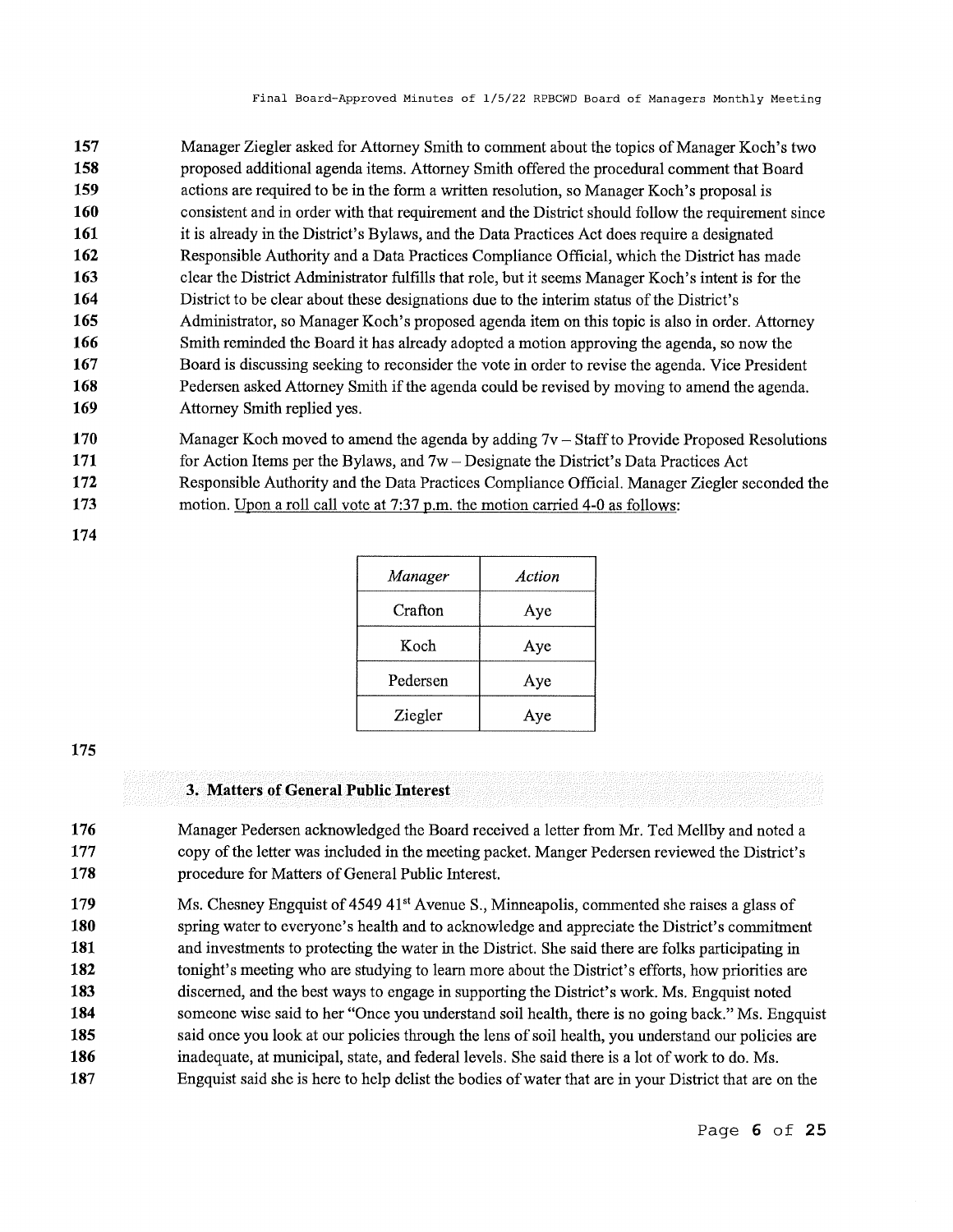**188 189 190 191 192 193 194 195 196 197 198 199 200 201 202 203**  state's impaired waters list, and the best tools at her disposal are healthy soil, education and outreach, and regenerative land care practices. Ms. Engquist asked if the meeting attendees know that in one teaspoon of healthy soil there are more microorganisms than there are human beings on planet Earth. She said soil is the life support system of plant Earth and cleans the air, cleans the water, sequesters carbon, transmutes waste, informs slope stability versus runoff and infiltration versus landslides. Ms. Engquist said you have a really great example, a gem actually, in your District, Mniwacam, or Fredrick Miller Spring. She said at the spring today, there is pavement nearly to the water's edge, compacting and preventing those soil microbes from living. Ms. Engquist stated that behind the structure where the faucet is located, there is a very slender sandbar leading up to the first walkway. She explained the sandbar is on average eight feet in diameter and is held together by two organisms: a heritage maple tree and the soil food web. Ms. Engquist said this sensitive and highly dynamic condition is seen all throughout the bluffs and requires our high level of attention. Ms. Engquist invited the group to take a walk at the spring and see that the second walking bridge has already collapsed. She said let's work together to make sure we don't encroach any more on this space and we make wise decisions in order to protect the spring and the creek in this area.

 $\ddot{\phantom{1}}$ 

**204 205 206 207 208 209 210 211 212 213 214 215 216 217 218 219 220 221**  Ms. Susu Jeffery of 1063 Antoinette Avenue, Minneapolis, said she noticed last month that the Board focused on Upper Riley Creek and Middle Riley Creek. She said Spring Valley Friends focuses on Lower Riley Creek, which is where all the action is to get water and where people go 24/7 to get water. Ms. Jeffery wondered why it is not being attended to by the District. Ms. Jeffery stated the District is only focusing on the parts of Riley Creek that are hyper developed. She said that development has caused damage, and yet these is a lot of damage on Lower Riley Creek. She said the creek is falling apart, the hillside is collapsing, and there is sand in the creek. She said it is a wonderful thing, generous, and life giving that the City of Eden Prairie gives this water. Ms. Jefferey asked where the effort is to keep it. Ms. Jeffery said it is the oldest continuously attended to spring in the area since pre-white people time, and yet it's falling apart. She said the soil is being stripped by the growth of buckthom, which shades native plants. Ms. Jeffery says she also invites the group to take a walk there, get water, and take the path up the hill and look at how collapsed the sides of Riley Creek are. She said the creek is in dire need of help, and she asked the District to take a look and to do something about it. Ms. Jeffery said the creek is collapsing and it's the District's responsibility to do something about it. She said all she sees is the District doing work on Upper Riley Creek and Middle Riley Creek, and yet Lower Riley Creek is where all the action is, except for the development of expensive homes. Ms. Jeffery said please take a look, enjoy the water, and preserve it, because once it's gone, it's gone.

**222 223 224 225 226 227 228 229 230**  Mr. Ted Mellby of 9625 Grand Avenue stated the comment he submitted in writing to the District is that our waters are a mirror of what's happening on the land. He said he speculated that with all the residential development that's occurred in Eden Prairie up to this point in time that development is probably snuggled up to our creeks. Mr. Mellby said today he found aerial photographs, and they confirmed his speculation that development is snuggled up to the creeks and lakes throughout Minnesota. He said that snuggling is going to end up being suffocating and will kill that feature of nature that we have to protect. Mr. Mellby said Noble Hill is just another example of snuggling. He said he is trying to emphasize that we are protectors of these resources, and the Watershed District in particular is responsible to protect our natural resources. Mr.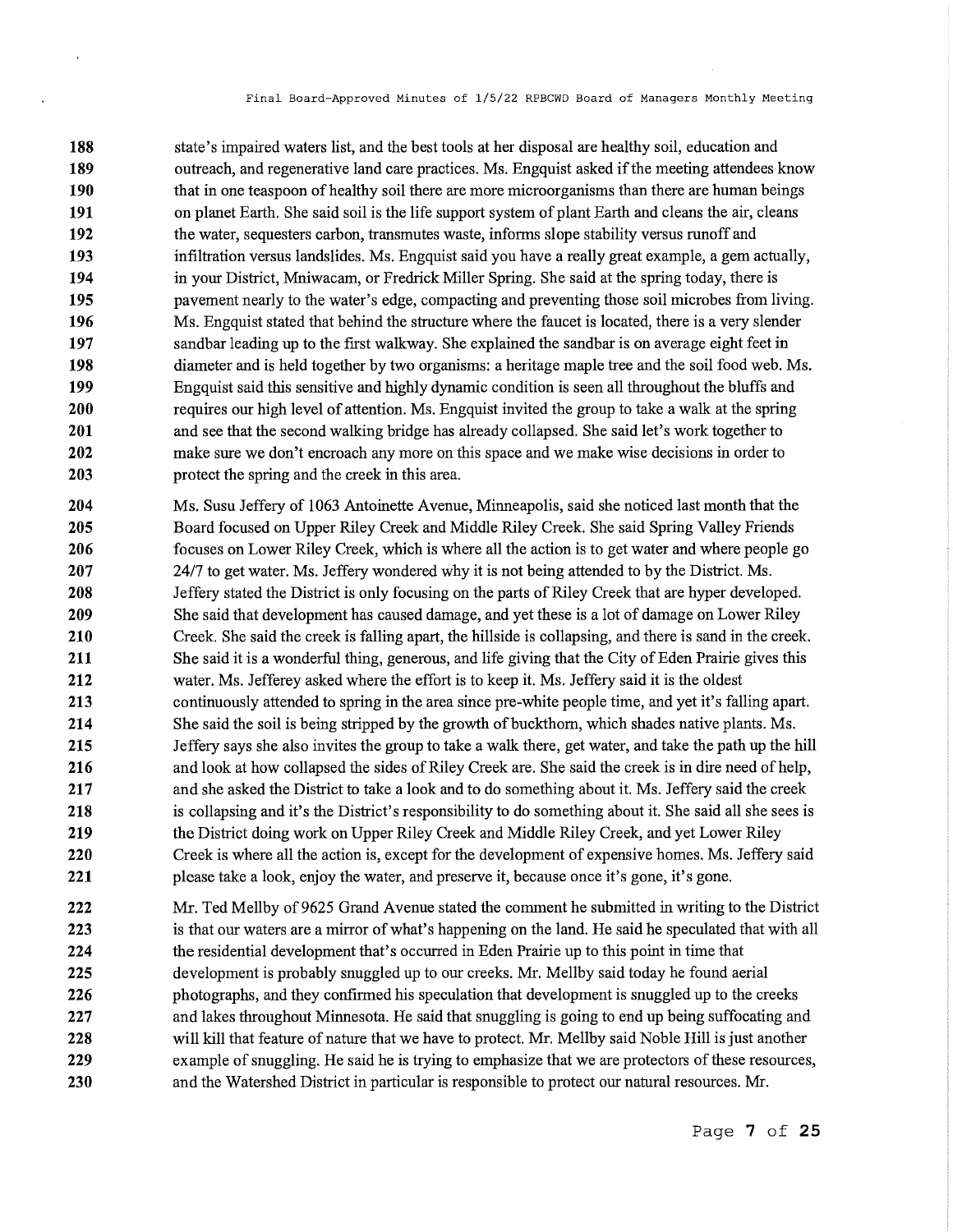**231 232 233 234 235 236 237**  Mellby said when someone tries to snuggle up to you next time, you better say no, or you will get choked to death. He said he hasn't fact checked another item, but maybe the District can help out. He said he doesn't know of another residential subdivision that is located on the down slope of a bluff leading to the Minnesota River. Mr. Mellby said Noble Hills subdivision is the first and only one he knows of that he understands is located far down the slope going down to the river. He said that fact in and of itself may be a reason to take a hard look at the Noble Hills development.

**238** 

**239 240**  **4. Reading and Approval of Meeting Minutes** 

# **a. December 8, 2021, RPBCWD Board of Managers Public Hearing and Regular Meeting**

**241 242 243 244 245 246 247 248 249 250 251 252**  Manager Ziegler moved to approve the minutes of the December 8, 2021, Board of Managers Public Hearing and Regular Meeting. Manager Crafton seconded the motion. She requesting adding the words "at a later date" to line 5, throughout the minutes correcting the spelling of LiDAR, and on line 168 correcting the date of the CAC meeting to December 20<sup>th</sup>. Attorney Smith suggested clarifying the sentence on line 248 by revising to, "..., and it is for cases..." Manager Ziegler stated the attendee list should include David Benedict, on line 14 the % symbol should be replaced with the number 5, on line 13 include that Manager Koch moved to add items 1 0g, 1 Oh, and 1 Ok to the Consent Agenda, on line 24 clarify that the comments were about the Duck Lake Outlet elevation change and its effect on the Duck Lake fish population and fishing, on line 121 correct the spelling of"soliciting," on line 356 add that Manager Ziegler seconded the motion, and on line 416 the number should be updated to 10,000.

#### **253 254**  The managers agreed by consensus to the amendments to the minutes as described. Upon a roll call vote, the motion carried 4-0 as follows:

**255** 

| Manager  | Action |
|----------|--------|
| Crafton  | Aye    |
| Koch     | Aye    |
| Pedersen | Aye    |
| Ziegler  | Aye    |

**256** 

**257 258** 

# **b. December 15, 2021, Continuation of the December 8th RPBCWD Board of Managers Public Hearing and Regular Meeting**

**259 260**  Attorney Smith requested the Board defer action on these minutes to the Board's next meeting so Legal Counsel has an opportunity to review them and bring any comments to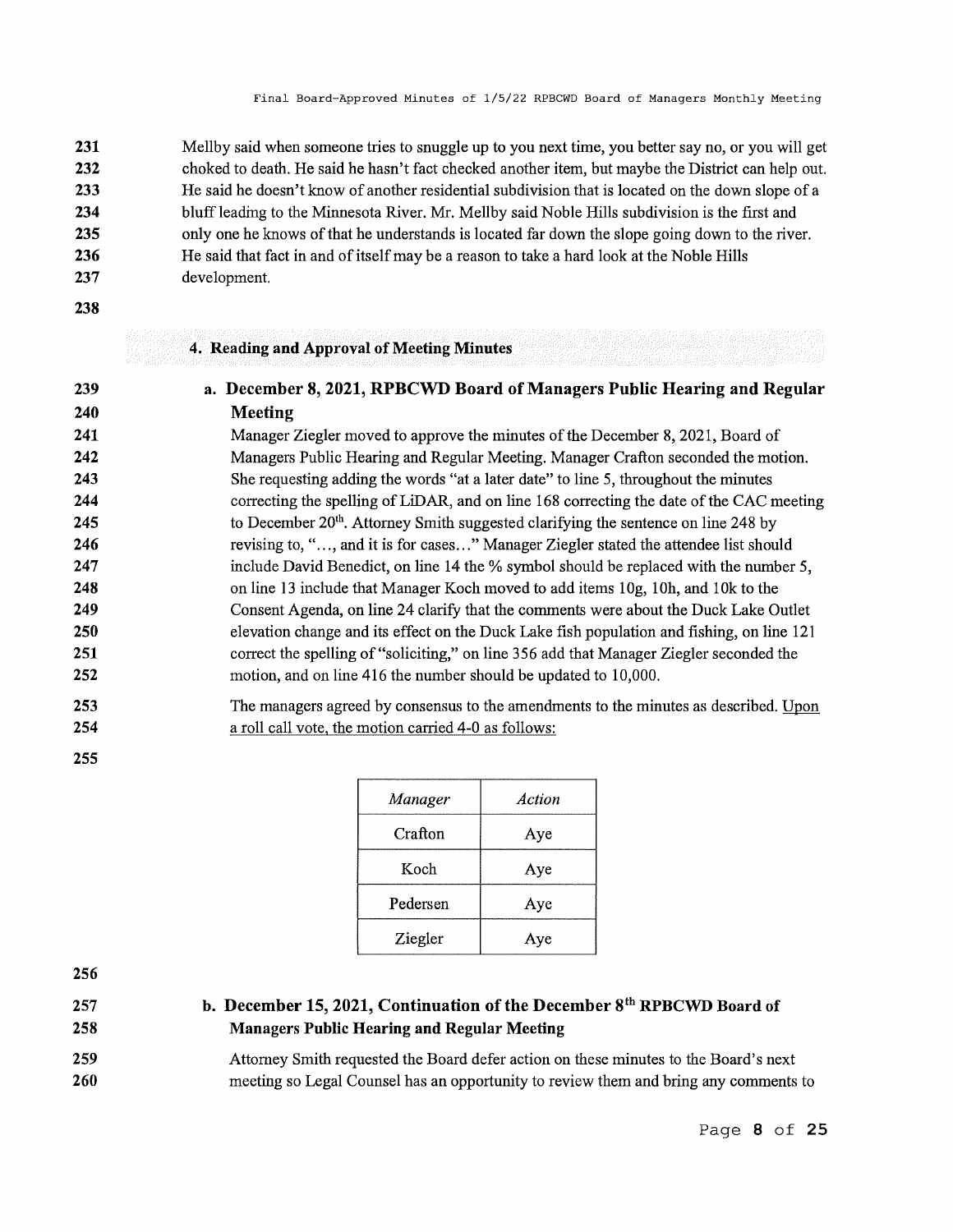- **261 262**  the Board. Manager Koch moved to lay over the December 15<sup>th</sup> minutes to the Board's next meeting. Manager Crafton seconded the motion.
- **263**  Upon a roll call vote, the motion carried 4-0 as follows:

| Manager  | Action |
|----------|--------|
| Crafton  | Aye    |
| Koch     | Aye    |
| Pedersen | Aye    |
| Ziegler  | Aye    |

**265** 

# **5. CAC**

| 266 | Ms. Sharon McCotter summarized the CAC's motions, noting the CAC unanimously approved a         |
|-----|-------------------------------------------------------------------------------------------------|
| 267 | motion in favor of the work the Board proposed and the District is working on for Upper Riley   |
| 268 | Creek. She reported the CAC supports the proposal to develop a climate action soil health plan. |
| 269 | She said there was talk of bringing in the resource Anne Marie Journey or others that could     |
| 270 | present to the CAC and Board of Managers as a joint presentation. Ms. McCotter reported the     |
| 271 | CAC passed a motion to revise the CAC Chair job description to update that the meetings         |
| 272 | between the CAC Chair and the manager would happen only twice a year, instead of prior to each  |
| 273 | meeting and that the CAC Chair would coordinate with the District Administrator to schedule     |
| 274 | joint meetings at least twice a year.                                                           |
| 275 | Ms. McCotter said the CAC held its annual officer election, and she announced the CAC's $2022$  |

- **275 276 277**  Ms. McCotter said the CAC held its annual officer election, and she announced the CAC's 2022 appointments: President Andrew Aller, Vice President Jim Boettcher, and Recorder Rodey Batiza.
- **278 279 280 281**  Ms. McCotter said District Education and Outreach Coordinator Mahon did a fabulous presentation to the CAC about the District's Education and Outreach program. Ms. McCotter asked who the Board representative at the CAC's January 24th meeting will be, and Manager Koch said he will attend.
- **282**

## **6. Consent Agenda**

**283 284 285 286 287**  Manager Koch moved to adopt his resolution to approve the Consent Agenda, and he read aloud his resolution as follows: Now therefore be it resolved that the Board of Managers hereby approves and adopts the Consent Agenda and all of the actions, resolutions, and appointments provided to the managers with respect thereto.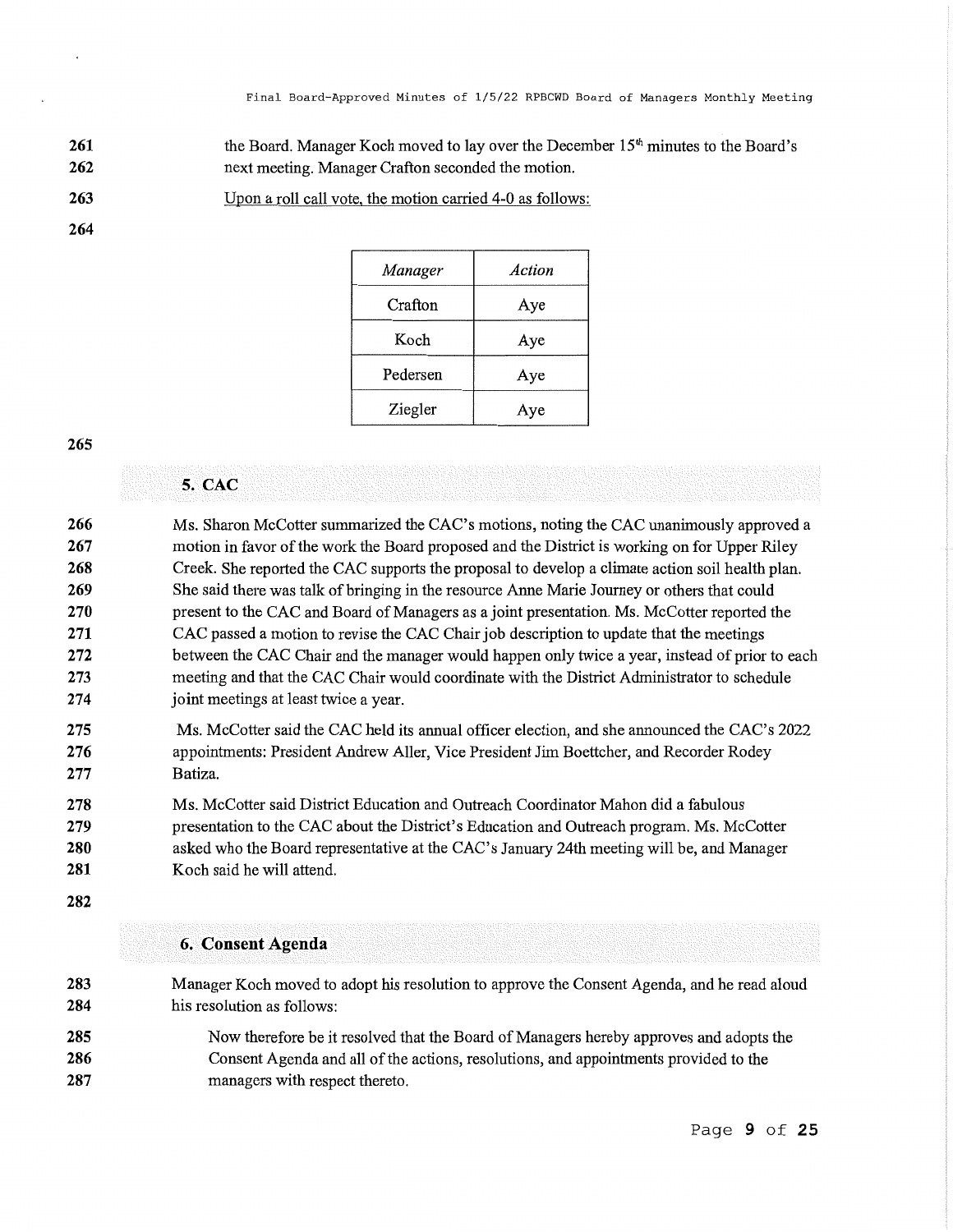| 288 | Manager Ziegler seconded the motion. The Consent Agenda included item 6c - Approve            |
|-----|-----------------------------------------------------------------------------------------------|
| 289 | December Construction Inspection Report, 6e - Approve Payment Application #2 for Pioneer      |
| 290 | Wetland Restoration, 6f - Approve Payment Application #2 for Middle Riley Creek Restoration,  |
| 291 | 7d - Approve Schedule of Regular Meetings for the Board for 2022, 7f- Designation of Official |
| 292 | Newspapers for Publication of Notices, $7g - Affirm$ Smith Partners PLLP as Depository for    |
| 293 | Performance Bonds and Letters of Credit, 7h – Designate U.S. Bank as Official Depository for  |
| 294 | Cash Escrows, 71 – Designate TAC Members, 7r – Approve Amendment to Task Order 036A for       |
| 295 | Bluff Creek Reach 5 Feasibility Study to Include Subwatershed Assessment, and 7s - Authorize  |

- **296**  Administrator to Create an Internal Calendar of Significant Deadlines and Other Matters.
- **297**   $U_{\text{POM}}$  a roll call vote, the motion carried  $4-0$  as follows:

| וע | Upon a roll call vote, the motion carried 4-0 as follows: |  |  |
|----|-----------------------------------------------------------|--|--|
|    |                                                           |  |  |

*Manager Action*  Crafton | Aye Koch Aye Pedersen Aye Ziegler Aye

**299** 

| 300 | a. |    | <b>Items Pulled from Consent Agenda</b>                                             |
|-----|----|----|-------------------------------------------------------------------------------------|
| 301 |    | i. | <b>Accept December Staff Report</b>                                                 |
| 302 |    |    | Manager Koch noted the reference on the report's page 1 to the annual report        |
| 303 |    |    | and communication. He raised his concerns about the 2020 annual report and          |
| 304 |    |    | communication and said he has created a list of his concerns and asked staff to     |
| 305 |    |    | review the list and address the issues as appropriate. Interim Administrator        |
| 306 |    |    | Jeffery said staff will provide their work on the annual report and                 |
| 307 |    |    | communication to the Board for feedback throughout the process of drafting it.      |
| 308 |    |    | Manager Koch expressed his concern about the shoreline assessment and               |
| 309 |    |    | erosion intensity worksheet and its appropriateness. He said he would like staff    |
| 310 |    |    | to examine whether or not the worksheet should be reviewed, because to his          |
| 311 |    |    | knowledge it was created before there were wake boats. Manager Koch said he         |
| 312 |    |    | wants to make sure the District is accounting for current activities when doing     |
| 313 |    |    | the scoring. Interim Administrator Jeffery said it does need to be updated.         |
| 314 |    |    | Manager Koch raised a point about the District hydrology modeling mentioned         |
| 315 |    |    | on the report's page 3. He reiterated his request that staff consider validation of |
| 316 |    |    | the modeling based on 2021 because there was so little rainfall, and he would       |
| 317 |    |    | like to see staff validate for rainfall versus runoff.                              |

# Page **10 of 25**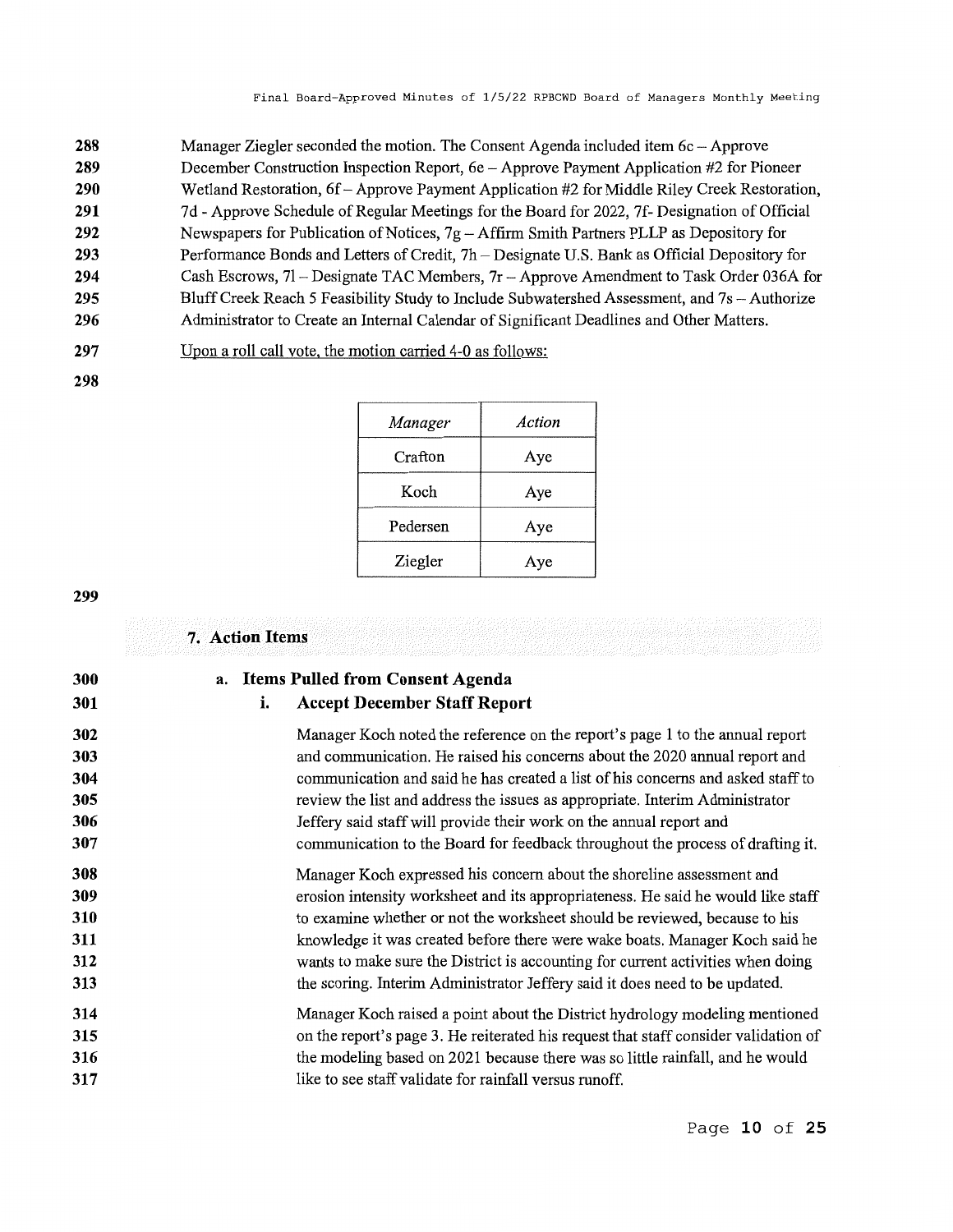| 318 | Manager Koch provided his suggestions that staff should get input earlier rather  |
|-----|-----------------------------------------------------------------------------------|
| 319 | than later in the process to update the District's website.                       |
| 320 | Manager Koch commented on the report's item about Lake Susan spent lime           |
| 321 | phosphorus removal rate of 41% and asked if that was in the range of              |
| 322 | anticipated total removal efficiency for that project. Interim Administrator      |
| 323 | Jeffery said it is lower than anticipated. Mr. Maxwell said it was anticipated to |
| 324 | remove 60%-65%, which was achieved in the previous year, but in 2021 the          |
| 325 | removal efficiency was reduced. He noted he presented on this topic at the        |
| 326 | MAWD conference, and he summarized some of the possible issues.                   |
| 327 | Manager Koch raised the topic the report discussed about the Rice Marsh Lake      |
| 328 | Watershed Load Project #1. He asked for clarification about the installation      |
| 329 | including installation location of the two Krakens in relation to the downstream  |
| 330 | manholes mentioned in the report. Interim Administrator Jeffery provided          |
| 331 | details about the project design.                                                 |
| 332 | Manager Koch moved to accept the staff report. Manager Ziegler seconded the       |
| 333 | motion. Upon a roll call vote, the motion carried 4-0 as follows:                 |

*Manager Action*  Crafton Aye Koch Aye Pedersen Aye Ziegler Aye

|  |  | <b>Accept December Engineer's Report</b> |  |  |
|--|--|------------------------------------------|--|--|
|--|--|------------------------------------------|--|--|

**334** 

**335 336** 

Manager Koch asked about the Moments of Chanhassen permit conditionally approved in 2020 and if the District is still trying to get to get the permittee to satisfy the conditions of the permit. Engineer Sobiech said yes, the applicant requested a permit extension. He explained that part of the conditional approval was related to the tire aggregate, and he provided more details about that effort and the applicant's soil testing results leading to further modifications to the project design. Interim Administrator Jeffery said the applicant has a year to meet the conditions of a conditionally approved permit unless the applicant requests an extension. He noted the applicant requested an extension, and the District Administrator has the authority to grant an extension, and the extension was granted.

**348 349 350**  Manager Koch asked for more details about Permit 2018-006 Castle Ridge. Engineer Sobiech responded with information about the modified permit and the permit holder's phased approach of the site development. Interim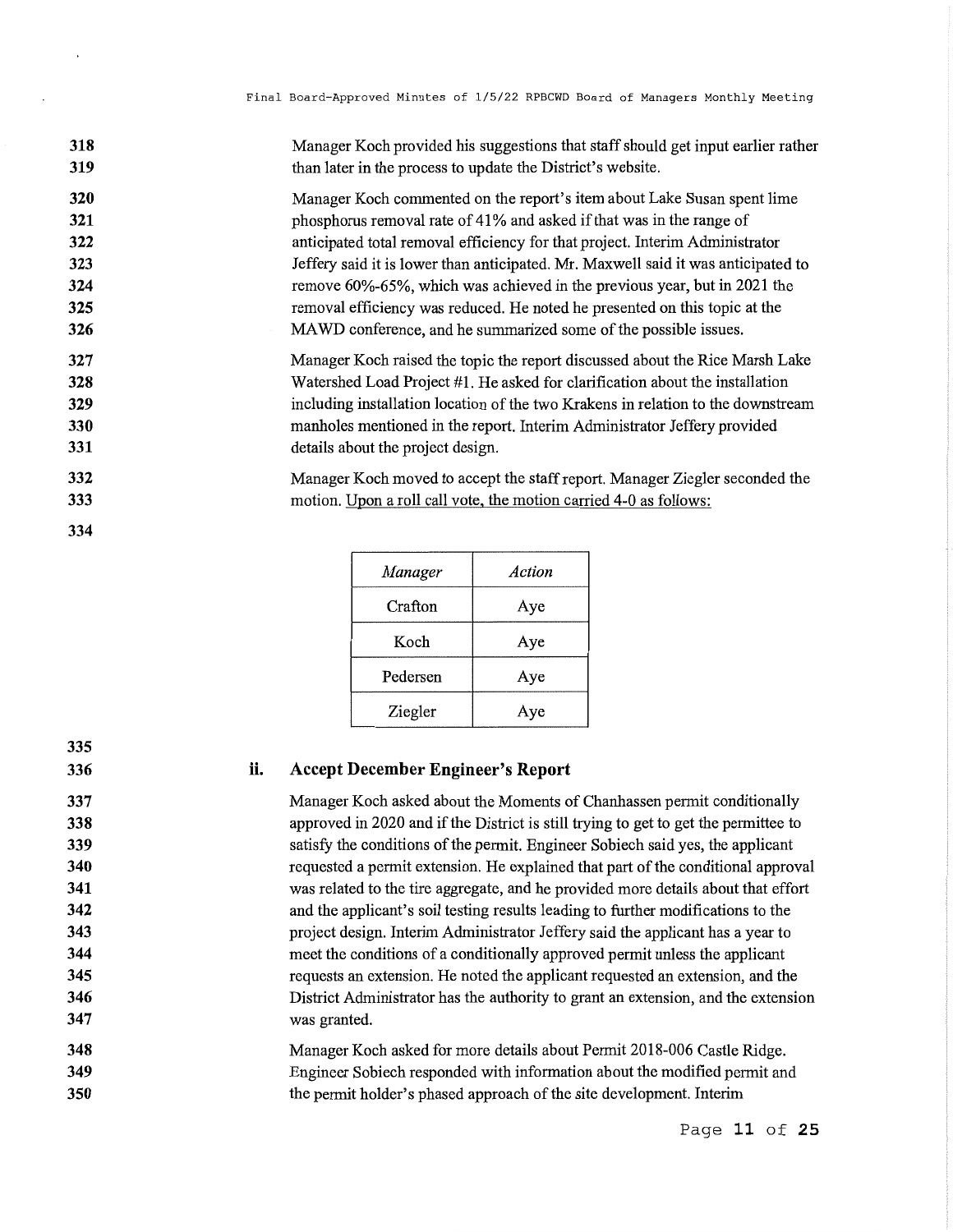| 351                      | Administrator Jeffery noted the applicant fulfilled the requirements on January                                                                                   |
|--------------------------|-------------------------------------------------------------------------------------------------------------------------------------------------------------------|
| 352                      | 3 <sup>rd</sup> and the permit was issued today.                                                                                                                  |
| 353                      | Manager Koch asked for more details about project scope for the pond                                                                                              |
| 354                      | dredging. Engineer Sobiech provided details about the project, which is just                                                                                      |
| 355                      | north of Welter's Way in Eden Prairie and is a DNR public waters wetland that                                                                                     |
| 356                      | has received a lot of sediment over the years. He explained the City is looking                                                                                   |
| 357                      | to remove the sediment from the pond, which is part of a historic wetland.                                                                                        |
| 358                      | Manager Koch noted the report mentioned under the update about Task Order                                                                                         |
| 359                      | 28B that the site was left without temporary stabilization. He asked staff to                                                                                     |
| 360                      | comment on this situation. Interim Administrator Jeffery said the hydro mulch                                                                                     |
| 361                      | was not placed on the site before the snow fell, but perimeter protection is in                                                                                   |
| 362                      | place to protect the downstream resources, and the contractor is aware it will                                                                                    |
| 363                      | need to come back as soon as the weather forecast is for thaw to put the mulch                                                                                    |
| 364                      | in place as well as address other issues the District noted to the contractor.                                                                                    |
| 365                      | Manager Koch asked about the report note about Task Order 29B, item C and                                                                                         |
| 366                      | the status of the budget. Engineer Sobiech said this information is to inform the                                                                                 |
| 367                      | Board that the authorized budget has been exhausted, and because Barr                                                                                             |
| 368                      | Engineering recommended the budget amount, Barr is not asking for additional                                                                                      |
| 369                      | budget. Manager Koch said he is not trying to say the District shouldn't pay for                                                                                  |
| 370                      | legitimate work, but he wants the District to get its arms around what it thinks                                                                                  |
| 371                      | the budget is going to be. He said he thinks there were a lot of lessons learned                                                                                  |
| 372                      | with this Task Order, and he hopes the District will apply those lessons learned                                                                                  |
| 373                      | going forward.                                                                                                                                                    |
| 374                      | About Task Order 035, paragraph D, Manager Koch asked if managers will be                                                                                         |
| 375                      | able to get a copy of the referenced interim project status report, so managers                                                                                   |
| 376                      | can be kept up-to-date on what is being reported to the MPCA. Engineer                                                                                            |
| 377                      | Sobiech said yes.                                                                                                                                                 |
| 378<br>379<br>380<br>381 | Manager Koch moved to accept the December Engineer's report. Manager<br>Ziegler seconded the motion. Upon a roll call vote, the motion carried 4-0 as<br>follows: |

| Manager  | Action |
|----------|--------|
| Crafton  | Aye    |
| Koch     | Aye    |
| Pedersen | Aye    |
| Ziegler  | Ave    |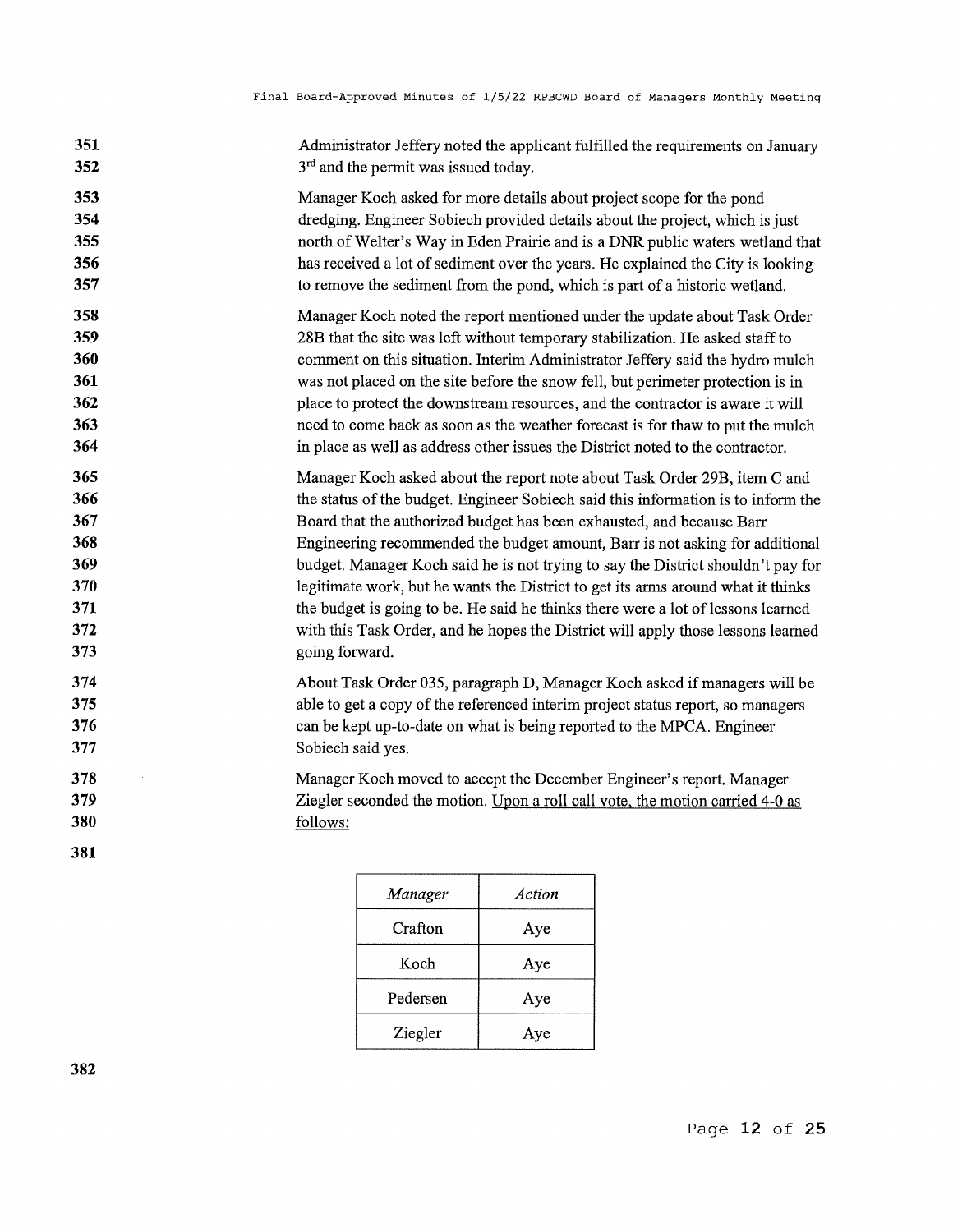# **iii. Approve Payment Application #1 for Rice Marsh Lake Water Quality Project**

Manager Ziegler commented he saw the retainage was listed twice, once by Barr Engineering at \$14,834.61 and once by the contractor at \$21,608.88. He asked if the District is safe with the \$14,834.61 retainage amount. Engineer Sobiech said the reason for the difference is the contractor computed the retainage as 5% of the work they had completed to the date. Engineer Sobiech explained the contract language states it's 5% of the work up to 50% of the work complete, so there would be no more retainage after 50% of the work has been completed in accordance with the agreement. He continued by saying the retainage amount is 5% of half the contract amount because they are past 50% of the work completed, which equates to \$14,834.61.

Manager Ziegler moved to approve Payment Application #1 for Rice Marsh Lake Water Quality Project as recommended by the Engineer and with any conditions as specified. Manager Crafton seconded the motion. Upon a roll call vote, the motion carried 4-0 as follows:

| Manager  | Action |
|----------|--------|
| Crafton  | Aye    |
| Koch     | Aye    |
| Pedersen | Aye    |
| Ziegler  | Aye    |

**400** 

### **b. Accept November Treasurer's Report**

Treasurer Crafton stated the report has been reviewed in accordance with internal controls and procedures. She moved to accept the November Treasurer's Report. Manager Ziegler seconded the motion.

**405 406 407 408**  Manager Koch asked for clarification of the Aspect Design/build expenditure. Interim Administrator Jeffery responded it's a permit fee refund to Aspect Design and Build. Manage Koch asked for more details about the invoices from Fortran Consulting and HDR Engineering.

- **409 410 411 412**  Manager Koch said in his review of the fund performance analysis, he noted the District as of the end of November was at 100% of budget for audit and accounting, similar with the legal fees, and significantly over for permit review and inspection. Interim Administrator Jeffery said yes, permit review and inspection is over budget due to the
- **413**  Noble Hills permit review and cost for the slope analysis for which the District has not
- **414**  yet received the reimbursement from Pulte to make up for much of that overage.
- **415**  Manager Koch noted professional services are also slightly over budget. Manager Koch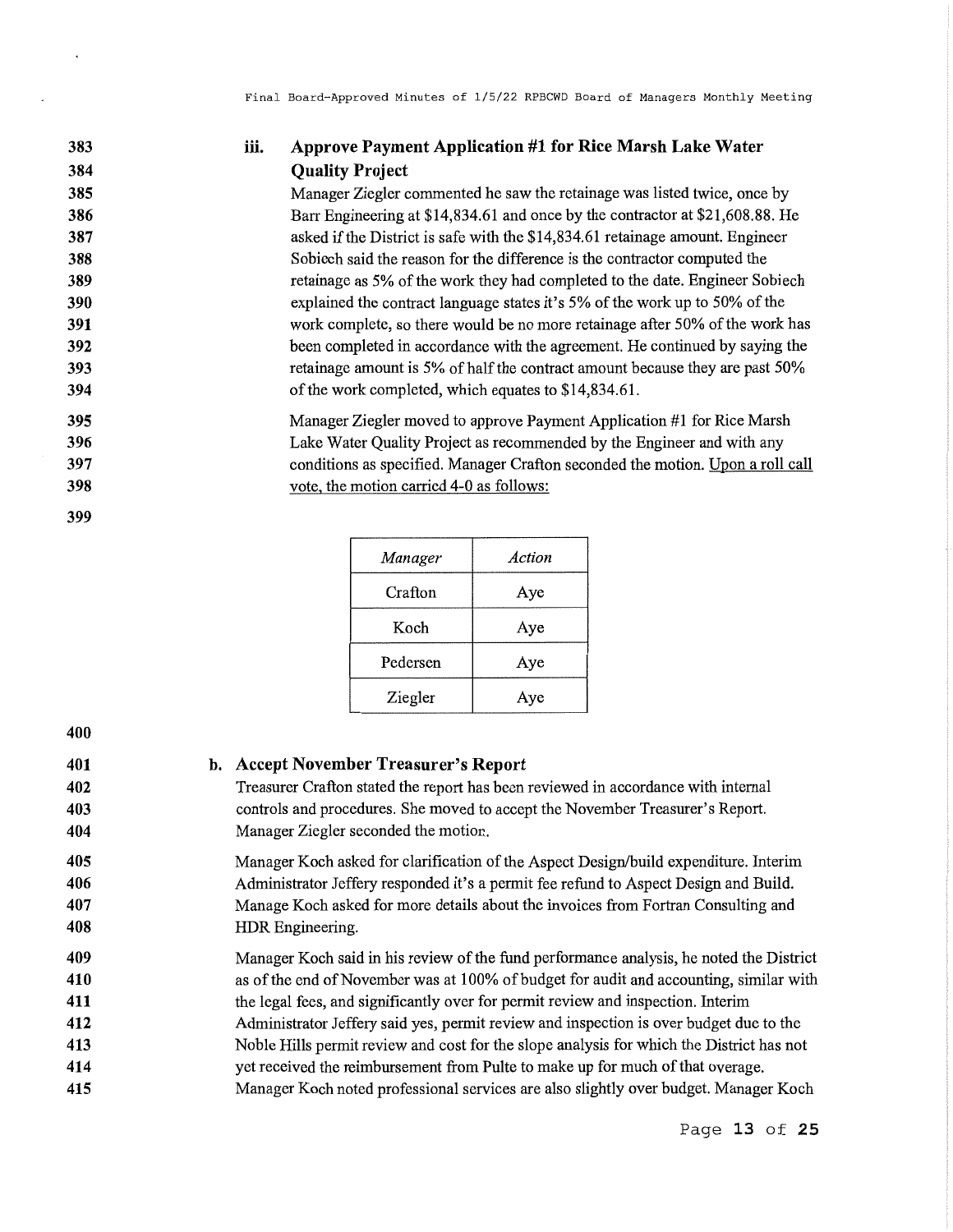| 416 | said Data Collection and Monitoring is at 126%, and he asked for an explanation. Mr.      |
|-----|-------------------------------------------------------------------------------------------|
| 417 | Maxwell said one of the bigger purchases that made this budget item go over was the       |
| 418 | truck purchase. Manager Koch said he would like to see the final expenditures at next     |
| 419 | month's meeting and recommendations for moving funds from of the reserves, so             |
| 420 | everything is equal to the amount budgeted. Manager Koch said the Wetland                 |
| 421 | Management expenditures are at 167% of budget. Interim Administrator Jeffery said the     |
| 422 | District hasn't yet received the grants, which will bring that overage down. Manager      |
| 423 | Koch asked staff to go over this in more detail next month. Manager Koch commented        |
| 424 | Middle Riley Creek is at 205% and St. Hubert's is at 236%, and he said he is really       |
| 425 | concerned about whether the District's projections for 2022 are going to be realistic. He |
| 426 | said he would like this to be addressed in February about whether the District will be    |
| 427 | out of budget or whether funds will need to be moved around. Interim Administrator        |
| 428 | Jeffery said grant funds will be coming in, and fund transfers the District has already   |
| 429 | approved are not yet reflected in the report.                                             |
|     |                                                                                           |

- **430 431 432**  Manager Koch asked staff to provide more information next month about the 2021 expenditures for the wetlands management multi-year project, the Rice Marsh Water Quality I project, and the Middle Riley Creek project.
- **433**  Upon a roll call vote, the motion carried 4-0 as follows:

| Manager  | Action |
|----------|--------|
| Crafton  | Aye    |
| Koch     | Aye    |
| Pedersen | Aye    |
| Ziegler  | Aye    |

**434** 

**436 437** 

# **c. Approve Paying of Bills**

Manager Crafton moved to pay the bills. Manager Ziegler seconded the motion. Upon a roll call vote, the motion carried 4-0 as follows:

**439 440** 

| Manager  | Action |
|----------|--------|
| Crafton  | Aye    |
| Koch     | Aye    |
| Pedersen | Aye    |
| Ziegler  | Aye    |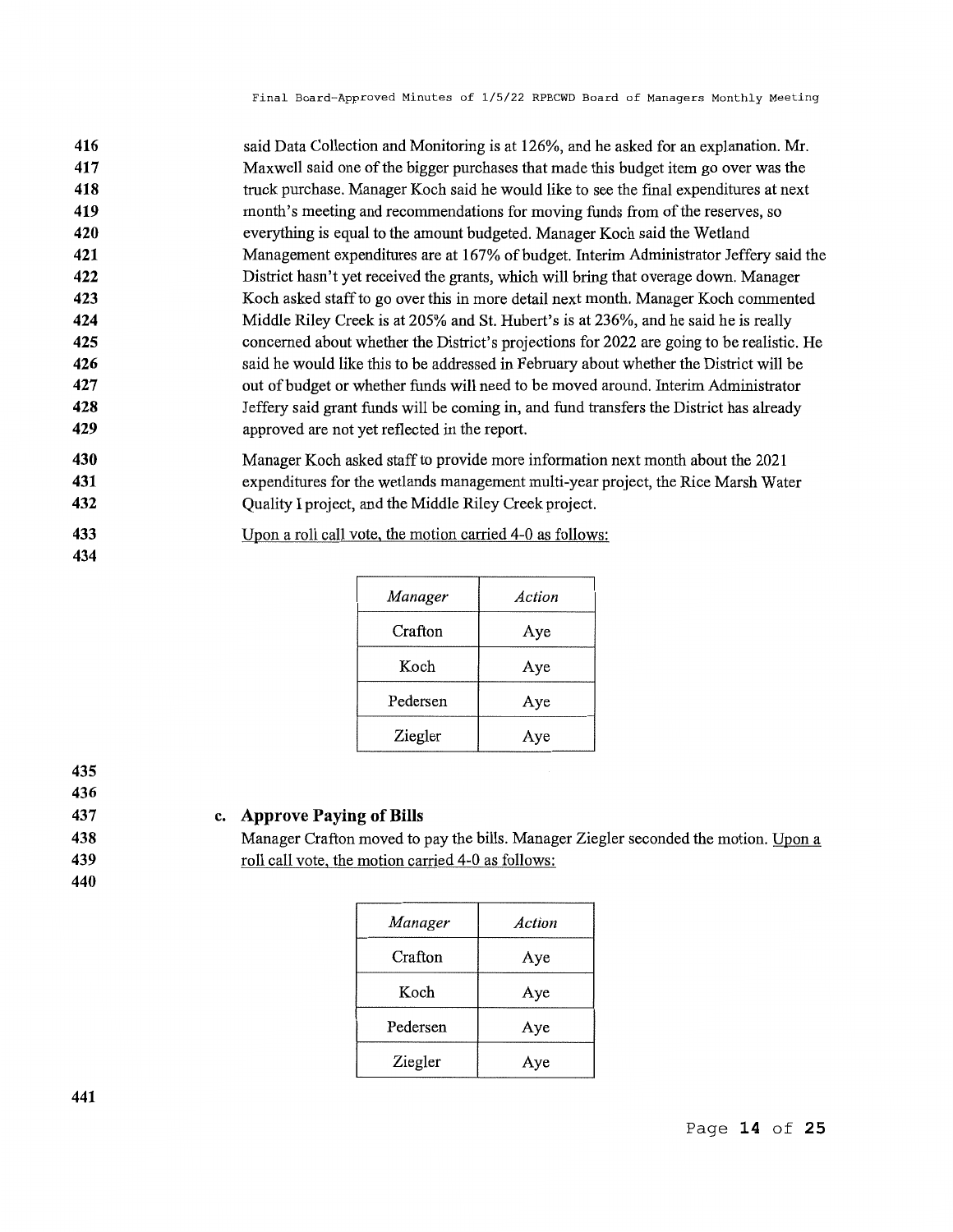**442 443** 

**444 445 446**  **d. Election of Officers** 

**i.**  Manager Koch nominated Manager Pedersen for RPBCWD Board President. Manager Crafton nominated Manager Ziegler. Upon a roll call vote, Manager Ziegler received three votes and Manager Pedersen received one vote as follows:

|  |  |  | ۰.<br>× |  |
|--|--|--|---------|--|
|--|--|--|---------|--|

| Manager  | Action   |
|----------|----------|
| Crafton  | Ziegler  |
| Koch     | Pedersen |
| Pedersen | Ziegler  |
| Ziegler  | Ziegler  |

**448 449** 

Attorney Smith stated there were three votes for Manager Ziegler and one vote for Manager Pedersen, so Manager Ziegler is elected president.

**ii.**  Manager Koch nominated himself for Vice President. Upon a roll call vote, Manager Koch received four votes as follows:

| Manager  | Action |
|----------|--------|
| Crafton  | Koch   |
| Koch     | Koch   |
| Pedersen | Koch   |
| Ziegler  | Koch   |

**454 455 456 457 458 459 460 iii.**  Attorney Smith stated there were four votes for Manager Koch, so Manager Koch is elected vice president. **Treasurer**  Manager Pedersen nominated Manager Crafton for Treasurer. Upon a roll call vote, Manager Crafton received four votes as follows:

| Manager | Action  |
|---------|---------|
| Crafton | Crafton |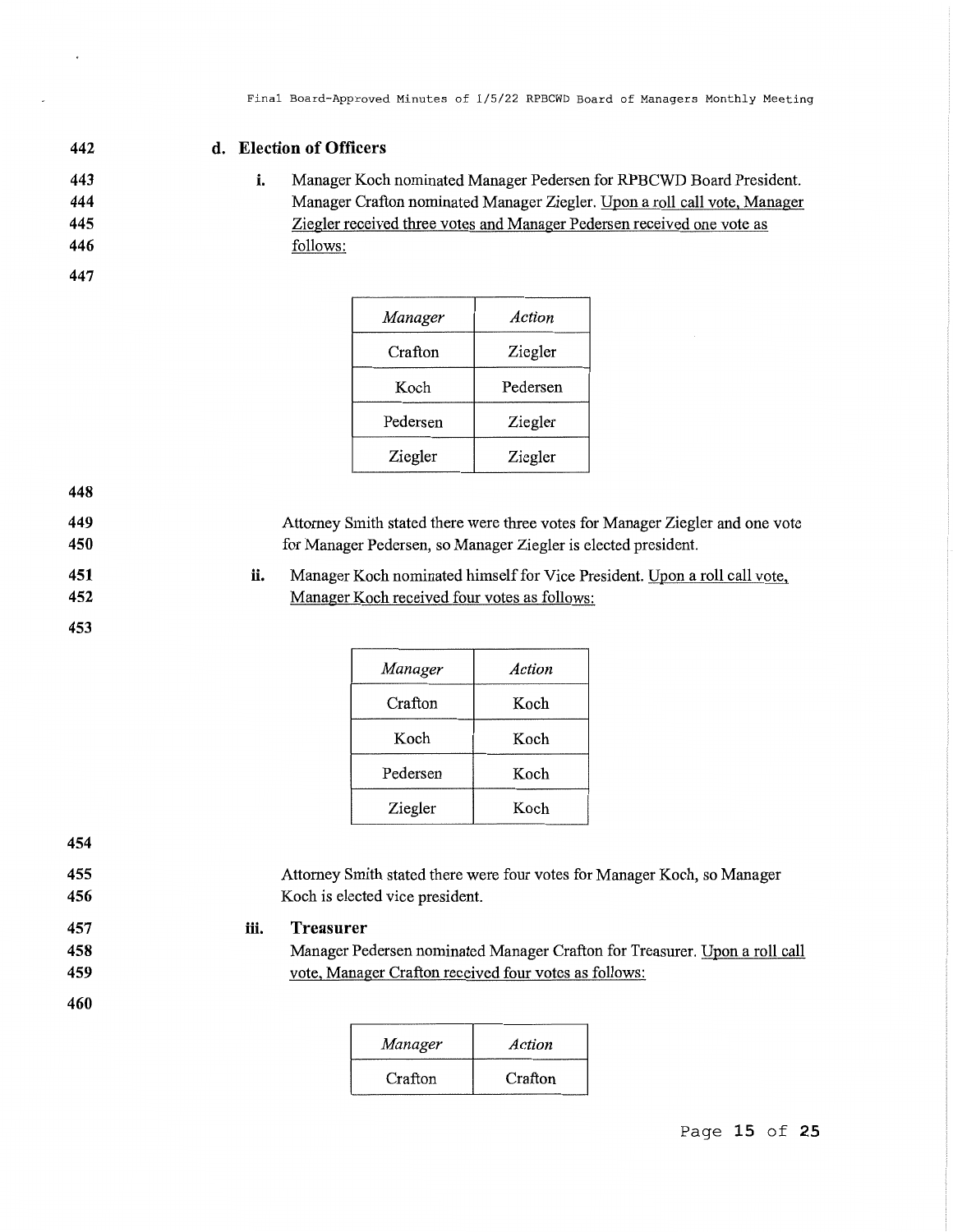| Koch     | Crafton |
|----------|---------|
| Pedersen | Crafton |
| Ziegler  | Crafton |

**iv.**  Attorney Smith stated Manager Crafton received four votes, so Manager Crafton is elected Treasurer. **Secretary** 

> Manager Koch nominated Manager Pedersen for Secretary. Upon a roll call vote, Manager Pedersen received four votes as follows:

| Manager  | Action   |
|----------|----------|
| Crafton  | Pedersen |
| Koch     | Pedersen |
| Pedersen | Pedersen |
| Ziegler  | Pedersen |

**468** 

**469 470** 

**471** 

**461 462 463** 

> Attorney Smith stated Manager Pedersen received four votes, so Manager Crafton is elected Treasurer.

# **e. Approve Signees for Banking**

Interim Administrator Jeffery stated this agenda item is actually an amendment to the signees. He said the Bylaws state the President and Treasurer should be the signees. Manager Koch moved to adopt the resolution to the effect that the people holding the offices designated in the District's bylaws be approved as signatories over the account and that the Board Secretary and staff revise the proposed resolution before the Board accordingly [to identify the President and Treasurer] and get the proper people to sign it. Manager Crafton seconded the motion. Manager Koch amended his motion to provide that the Secretary and Legal Counsel review the District's Bylaws to confirm the positions the District's Bylaws state should be the signatories and that Interim Administrator Jeffery and Manager Pedersen as Secretary complete the resolution required by the bank consistent with the District's Bylaws and with the Board's officers. Manager Crafton agreed to Manager Koch's friendly amendment. Upon a roll call vote, the motion carried 4-0 as follows: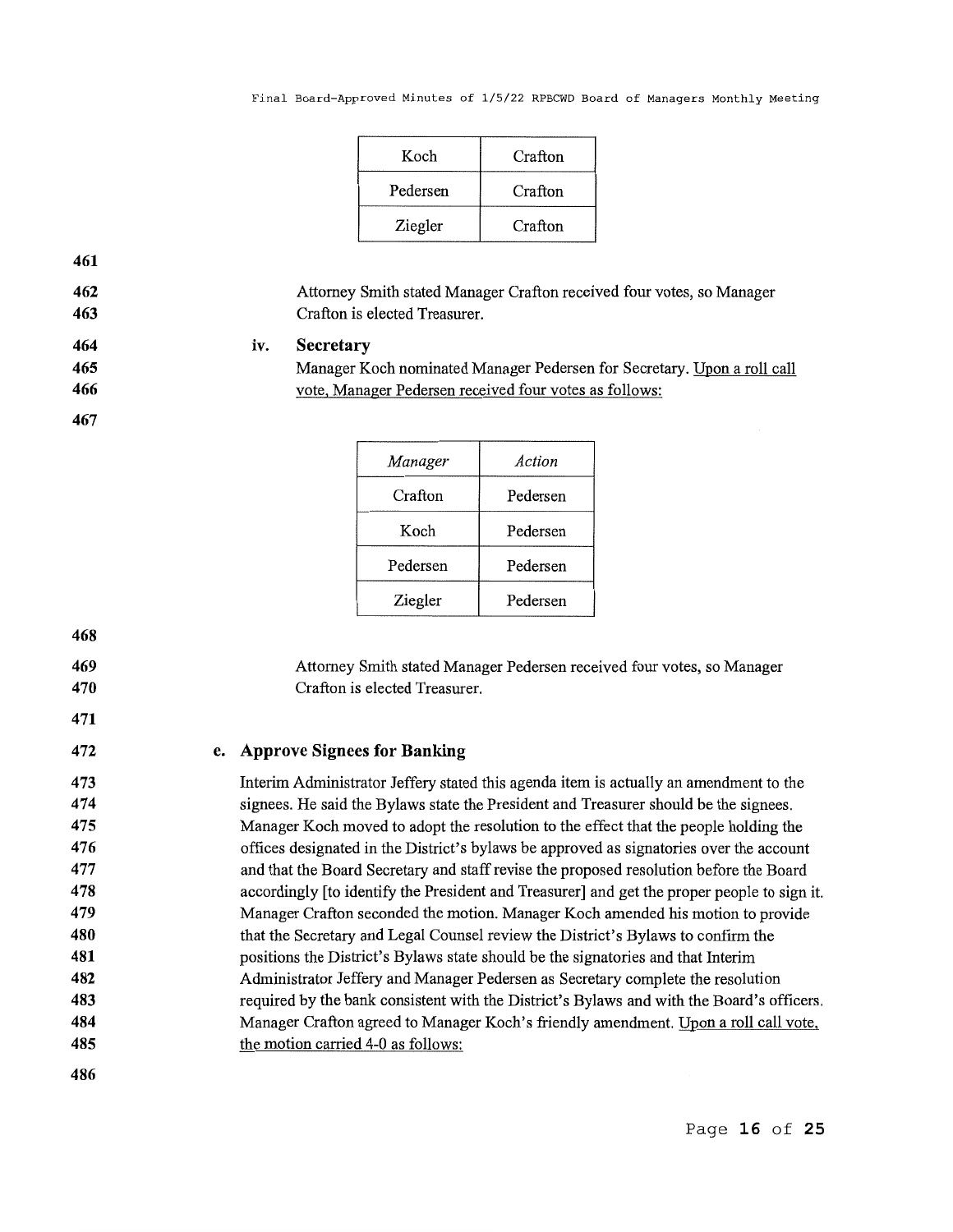| Manager  | Action |
|----------|--------|
| Crafton  | Aу     |
| Koch     | Aу     |
| Pedersen | Aу     |
| Ziegler  | Ay     |

**488 489** 

## **f. Review Insurance Needs and Current Coverage**

Interim Administrator Jeffery reported on the review, saying the review was done by North Risk Partners and Attorney Welch, and no changes are recommended at this time. He said Manager Koch recommended the District's Audit and Finance Committee conduct a review. Manager Koch moved that should an Audit and Finance Committee be approved, the District Administrator and the District's insurance carrier provide a report of coverage to that Committee, for the Committee to decide if there are any recommendations going forward. The motion died due to a lack of a second. Attorney Smith said the District's Governance Manual requires a list of annual business items, including the review of insurance coverage. He said this meeting makes a record that the review has been completed by the parties who Interim Administrator Jeffery identified, so the minutes will reflect the review has been completed and the recommendation is no changes as the current coverage is adequate. Attorney Smith noted he thinks this review is a good practice.

**502 503** 

# **g. CAC Appointments**

Interim Administrator Jeffery reported Kim Behrens and Jan Neville resigned from the CAC, leaving the CAC with twelve members. He said the District has advertised for applications to the CAC, and he will bring any applications to the Board in February. Manager Koch asked where the current CAC members are located in the District. Interim Administrator Jeffery provided the information he had, and he said Minnetonka is the one area that is not strongly represented on the CAC.

**510 511 512 513 514**  Manager Koch moved to appoint all CAC members listed except Kim Behrens and Jan Neville to the CAC for 2022. Manager Crafton seconded the motion. The individuals appointed to the District's Citizens Advisory Committee included: Heidi Groven, Jim Boettcher, Marilynn Torkelson, Andrew Aller, Rodney Batiza, Michelle Frost, Samuel Griffin, Pete Iverson, Terry Jorgenson, Sharon McCotter, Jeff Weiss, and Jessica Wiley.

**515**  Upon a roll call vote, the motion carried 4-0 as follows:

**516** 

*Manager Action*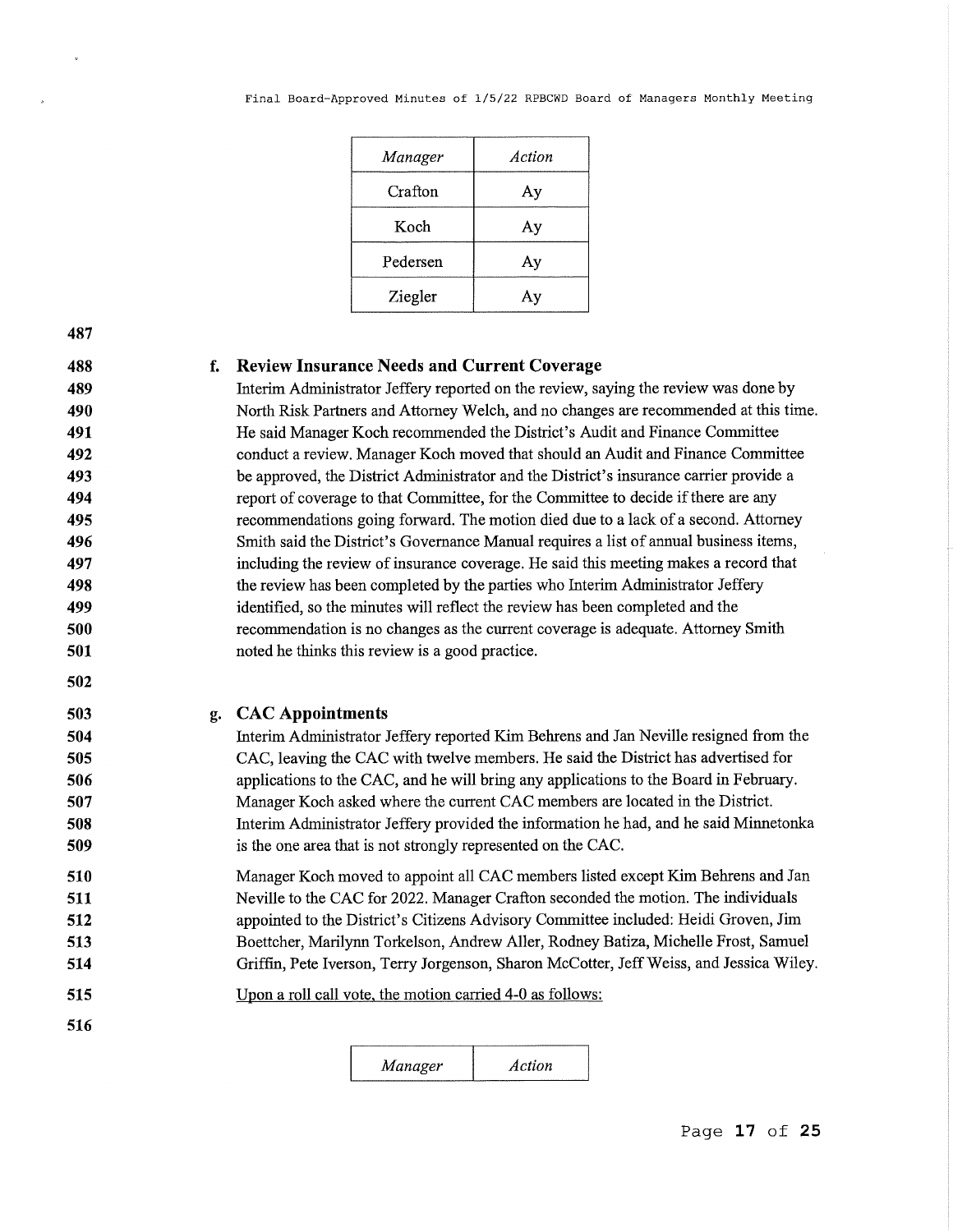| Crafton  | Aye |
|----------|-----|
| Koch     | Aye |
| Pedersen | Aye |
| Ziegler  | Aye |

# **518 519**

**520** 

**521** 

**h. Standing Committees** 

Manager Koch nominated himself and Manager Ziegler as members of the Governance Committee. Upon a roll call vote, the motion carried 4-0 to appoint Manager Koch and Manager Ziegler to the Governance Committee as follows:

**522** 

| Manager  | Action |
|----------|--------|
| Crafton  | Aye    |
| Koch     | Aye    |
| Pedersen | Aye    |
| Ziegler  | Aye    |

**523 524** 

**525** 

Attorney Smith reported Managers Koch and Ziegler are appointed to the Governance Committee.

**526 527 528 529 530**  Manager Koch nominated Managers Pedersen and Ziegler to the Personnel Committee. Manager Pedersen nominated herself and Manager Crafton. Upon a roll call vote, Manager Crafton and Manager Pedersen were appointed to the Personnel Committee with three votes for Manager Crafton/Manager Pedersen and one vote for Manager Pedersen/Manager Ziegler as follows:

**531** 

| Manager  | Action                        |
|----------|-------------------------------|
| Crafton  | Vote for Crafton and Pedersen |
| Koch     | Vote for Pedersen and Ziegler |
| Pedersen | Vote for Crafton and Pedersen |
| Ziegler  | Vote for Crafton and Pedersen |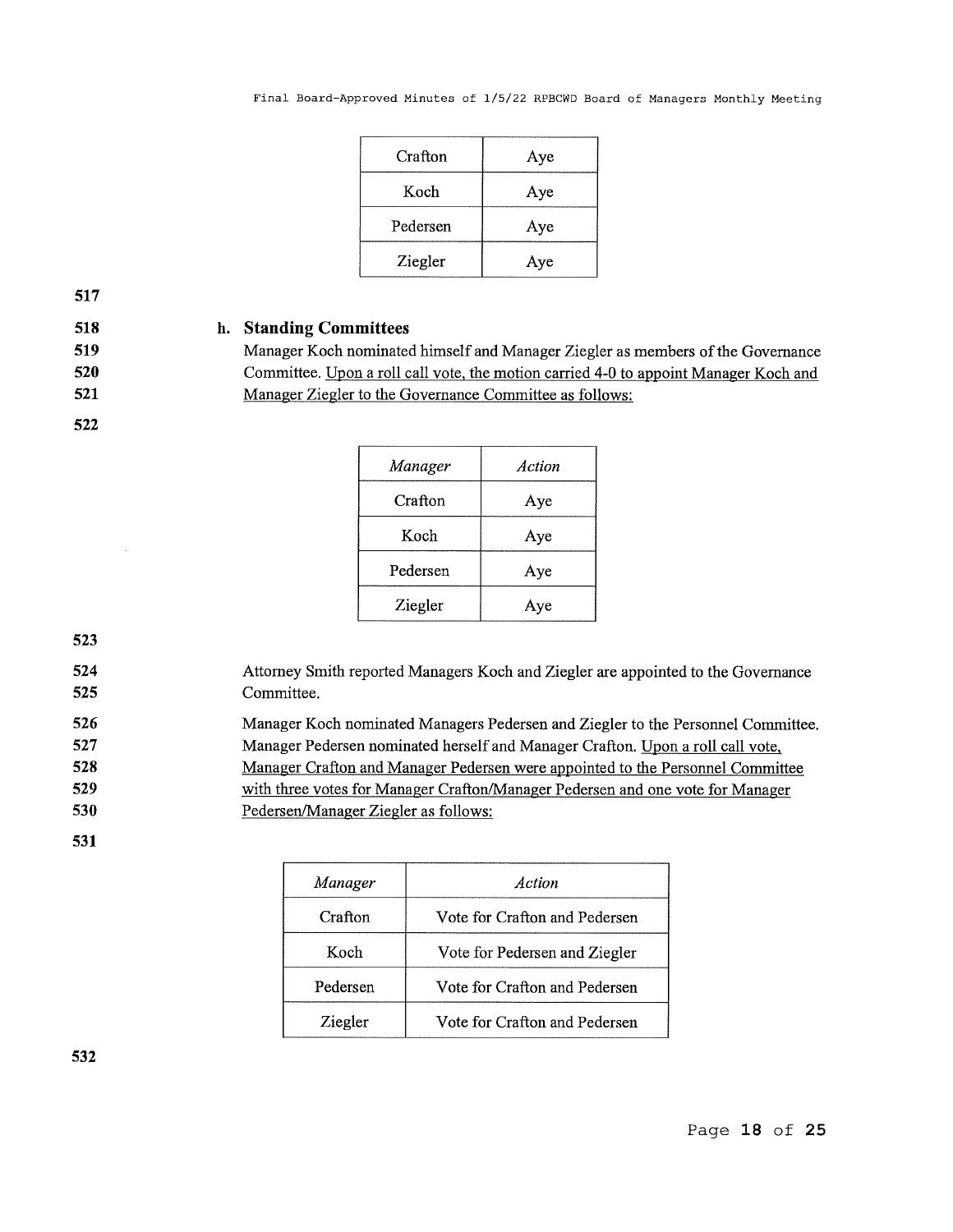**533 534**  Attorney Smith reported Manager Crafton and Manager Pedersen are appointed to the Personnel Committee.

Manager Koch moved to nominate Manager Crafton and himself as members of the Audit and Finance Committee. Manager Ziegler moved to nominate himself and Manager Crafton. Upon a roll call vote, Manager Crafton and Manager Ziegler were appointed to the Finance and Audit Committee with three votes for Manager Crafton/Manager Ziegler and one vote for Manager Koch/Manager Ziegler and no votes

- for Manager Koch/Manager Crafton as follows:
- **541**

| Manager  | Action                       |
|----------|------------------------------|
| Crafton  | Vote for Crafton and Ziegler |
| Koch     | Vote for Koch and Ziegler    |
| Pedersen | Vote for Crafton and Ziegler |
| Ziegler  | Vote for Crafton and Ziegler |

Attorney Smith reported Manager Crafton and Manager Ziegler are appointed to the Finance and Audit Committee.

#### **i. Review of District Fees and Permit Security Schedules**

Interim Administrator Jeffery talked about the \$3,000 application fee for utility companies for directional drilling, and he concluded by saying he has no recommendation for changes to the District's fees and permit security schedules. Manager Koch asked if the hourly fee schedule goes back to 2019. Interim Administrator Jeffery said 2018. Manager Koch moved to approve the current schedule with the exception that the hourly rate for staff be adjusted to account for inflation from the time of the adoption of the current hourly rate through today. Manage Ziegler seconded the motion. Upon a roll call vote, the motion carried 4-0 as follows:

| Manager  | Action |
|----------|--------|
| Crafton  | Aye    |
| Koch     | Aye    |
| Pedersen | Aye    |
| Ziegler  | Aye    |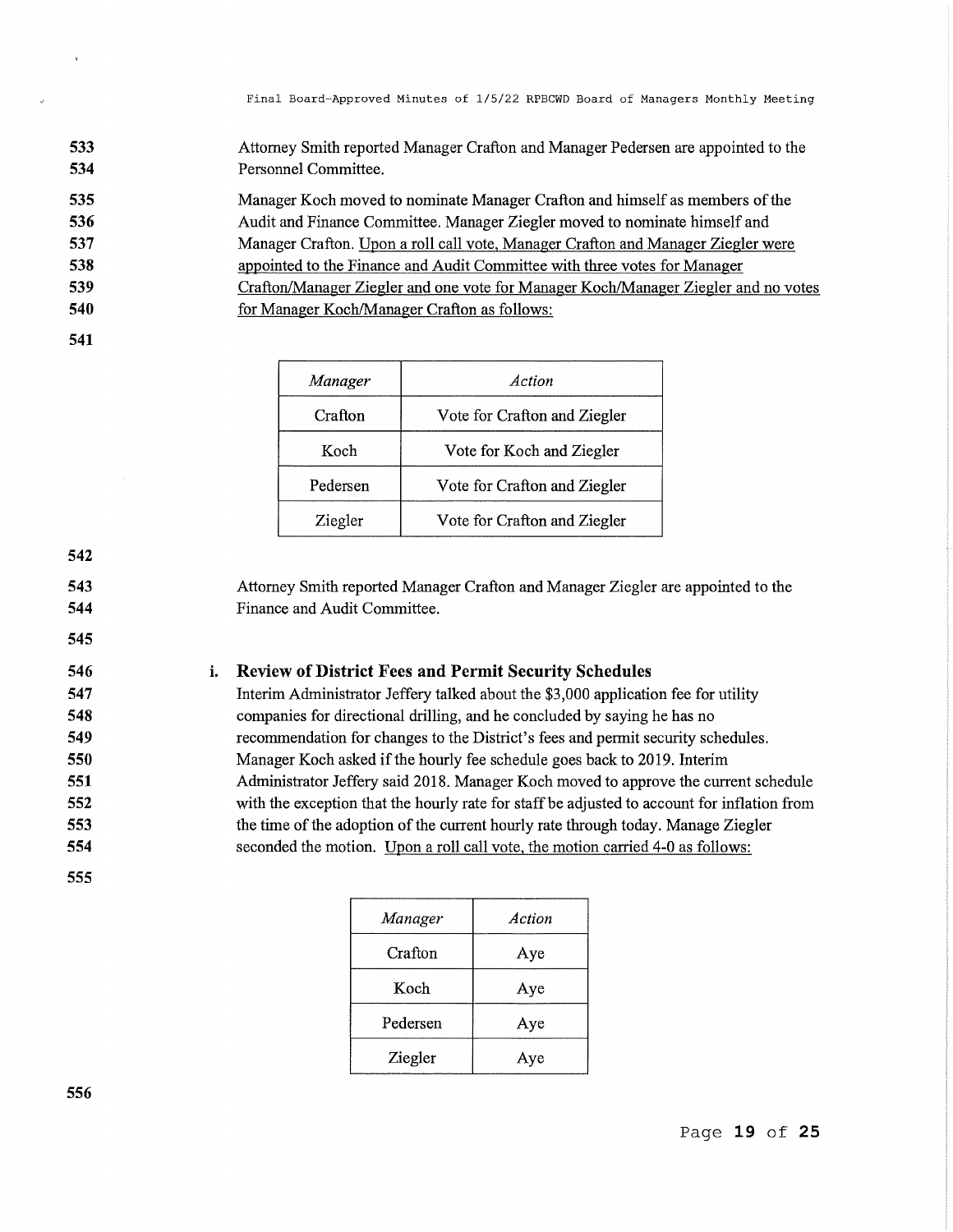#### **557 j. Review of Governance Manual**

Manager Koch moved to refer this item to the Governance Committee with direction to the Governance Committee to review the Governance Manual and make such recommendations for changes to the Manual and bring to the managers for consideration in accordance with the terms of the District's Bylaws. Manager Ziegler seconded the motion with the friendly amendment to direct staff to set up the meeting with Legal Counsel and the Governance Committee and the Administrator. Manager Koch agreed to the friendly amendment. Upon a roll call vote, the motion carried 4-0 as follows:

| Manager  | Action |
|----------|--------|
| Crafton  | Aye    |
| Koch     | Aye    |
| Pedersen | Aye    |
| Ziegler  | Aye    |

**567** 

**568 569** 

### **k. Order Upper Riley Creek Ecological Enhancement Project**

Interim Administrator Jeffery said this item is to authorize Barr Engineering to do the design to be able to present to the City of Chanhassen to facilitate the ordering of the project and the cooperative agreement with the City. He noted the correct resolution number is the number listed in the Barr task order. Attorney Smith said Legal Counsel's perspective is that the Board is in a position to order an improvement/project, and once the Board has received information from the Engineer in the form of a feasibility report, the Board knows it has carefully identified a problem and considered alternative solutions and has a feasible project to consider, at which time it is prudent to go forward in a more detailed design. He said what's unique about the history of this project is that it's a vision of a dynamic ecological enhancement effort that Dr. Bleser had framed. He said notwithstanding that vision, the Board still wants to be confident it has a viable project that's worthy of investing dollars in the design process.

**581 582 583 584 585 586 587**  Manager Koch raised his concern about the estimated cost and the District's 2022 budget, and he asked for more details about the estimated cost and timing of budgeting for the cost. Attorney Smith said the District has the ability to order a project and proceed to implement it over a period of years in which multiple levies would produce the necessary funds. Attorney Smith said the District wants to make sure it has a budget in place that can cover the cost of engineering design, and from there the Board can do other fmancial planning given the schedule of implementation and schedule of levies.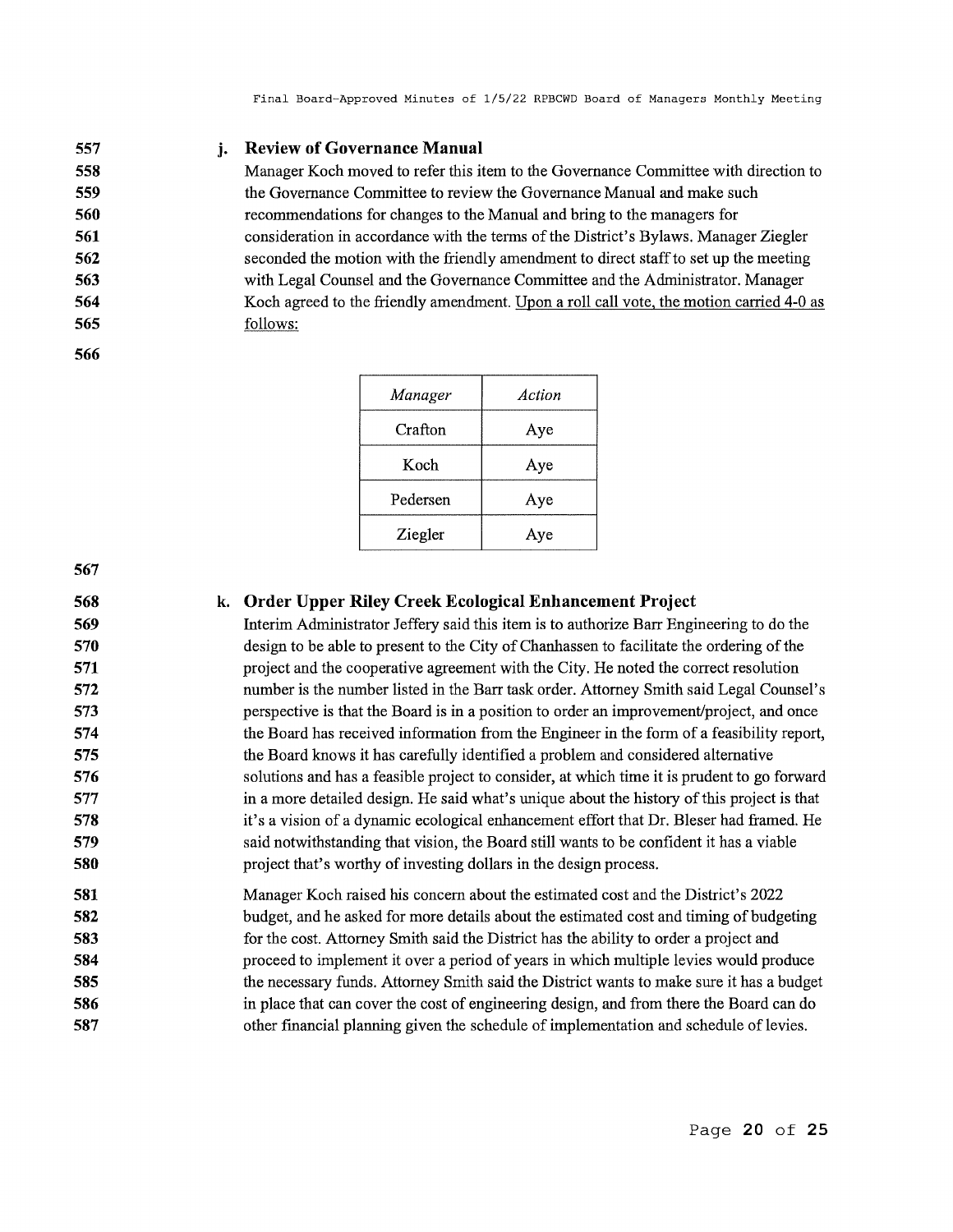**588 589 590**  Manager Koch asked the cost of the task order for Barr Engineering to do the design work. Interim Administrator Jeffery said \$339,700. Manager Koch said the District has adequately budgeted for that task order.

**591 592 593 594**  Manager Koch moved to approve the resolutions for ordering the Upper Riley Creek Ecological Enhancement Project with the appropriate resolution number inserted by the secretary. Manager Crafton seconded the motion. Upon a roll call vote, the motion carried 4-0 as follows:

**595** 

| Manager  | Action |
|----------|--------|
| Crafton  | Aye    |
| Koch     | Aye    |
| Pedersen | Aye    |
| Ziegler  | Aye    |

**596** 

**597 598 599**  I. **Approve Task 032B for the Design, Permitting, and Agreement Assistance for the Upper Riley Creek Ecological Enhancement Project** 

Manager Koch moved to approve Task Order 032B for the Design, Permitting, and Agreement Assistance for the Upper Riley Creek Ecological Enhancement Project. Manager Crafton seconded the motion. Upon a roll call vote, the motion carried 4-0 as follows:

**603** 

**600 601 602** 

| Manager  | Action |
|----------|--------|
| Crafton  | Aye    |
| Koch     | Aye    |
| Pedersen | Aye    |
| Ziegler  | Aye    |

**604 605** 

## **m. Staff to Provide Proposed Resolutions for Each Agenda Item**

Manager Koch moved that we confirm with staff in accordance with the District's Bylaws that we receive proposed written resolutions for each action item in our agendas for each meeting. Manager Ziegler seconded the motion. Interim Administrator Jeffery asked if he should write a separate resolution for each item on the Consent Agenda in case any Consent Agenda items are pulled off the Consent Agenda and moved to action items. Manager Koch said his thought, which is consistent with the Bylaws, is that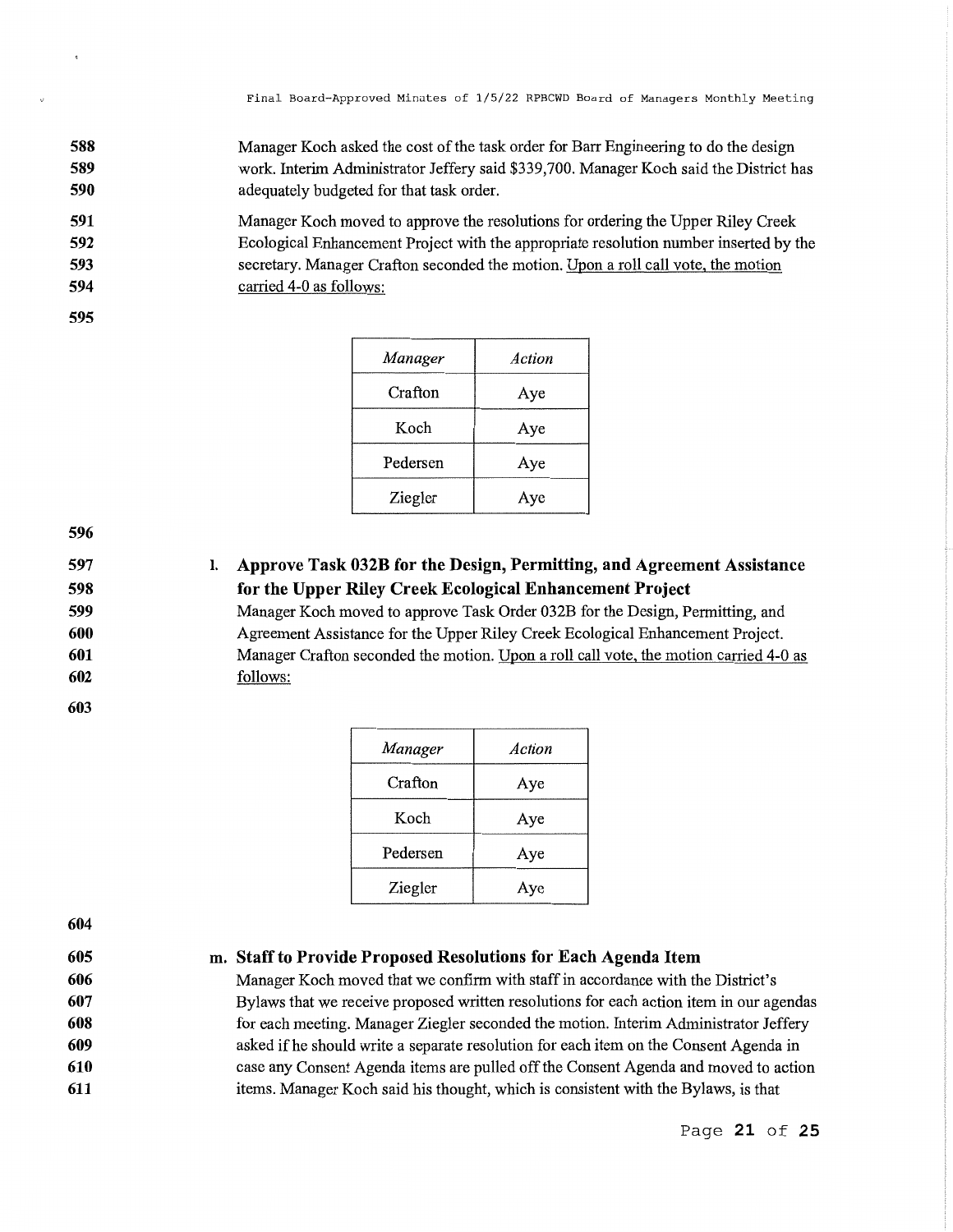**612 613 614 615 616**  someone should prepare a resolution for each action item, and hopefully there will be templates prepared, perhaps with the assistance of Legal Counsel. Attorney Smith suggested that given the wide nature of items on the Consent Agenda and the Board's practice of pulling Consent Agenda items, each action item should have a written resolution of Board action that would be taken if that item is approved.

**617**  Upon a roll call vote, the motion carried 4-0 as follows:

**618** 

| Upon a roll call vote, the motion carried 4-0 as follows: |  |  |  |
|-----------------------------------------------------------|--|--|--|
|                                                           |  |  |  |

| Manager  | Action |
|----------|--------|
| Crafton  | Aye    |
| Koch     | Aye    |
| Pedersen | Aye    |
| Ziegler  | Aye    |

**619** 

**620 621 622 623 624 625 626 n. Appoint Interim District Administrator as the Responsible Authority and the Data Practices Compliance Official for the District**  Manager Koch moved to designate the District's Interim Administrator or District Administrator as the Responsible Authority for purposes of Minnesota Statute 13.02 subd 16, paragraph B, and the Interim Administrator or District Administrator will also be the Data Practices Compliance Officer pursuant to 103Dl3.05 Subd 13. Manager Ziegler seconded the motion. Upon a roll call vote, the motion carried 4-0 as follows:

**627** 

| Manager  | Action |
|----------|--------|
| Crafton  | Aye    |
| Koch     | Aye    |
| Pedersen | Aye    |
| Ziegler  | Aye    |

**628** 

**8. Discussion Items** 

| 629 |  | a. Attorney Report |  |
|-----|--|--------------------|--|
|-----|--|--------------------|--|

**630 631**  Attorney Smith said there is no further news on the Noble Hill litigation matter, and the court hearing on the motions to dismiss remains set for February 18<sup>th</sup>.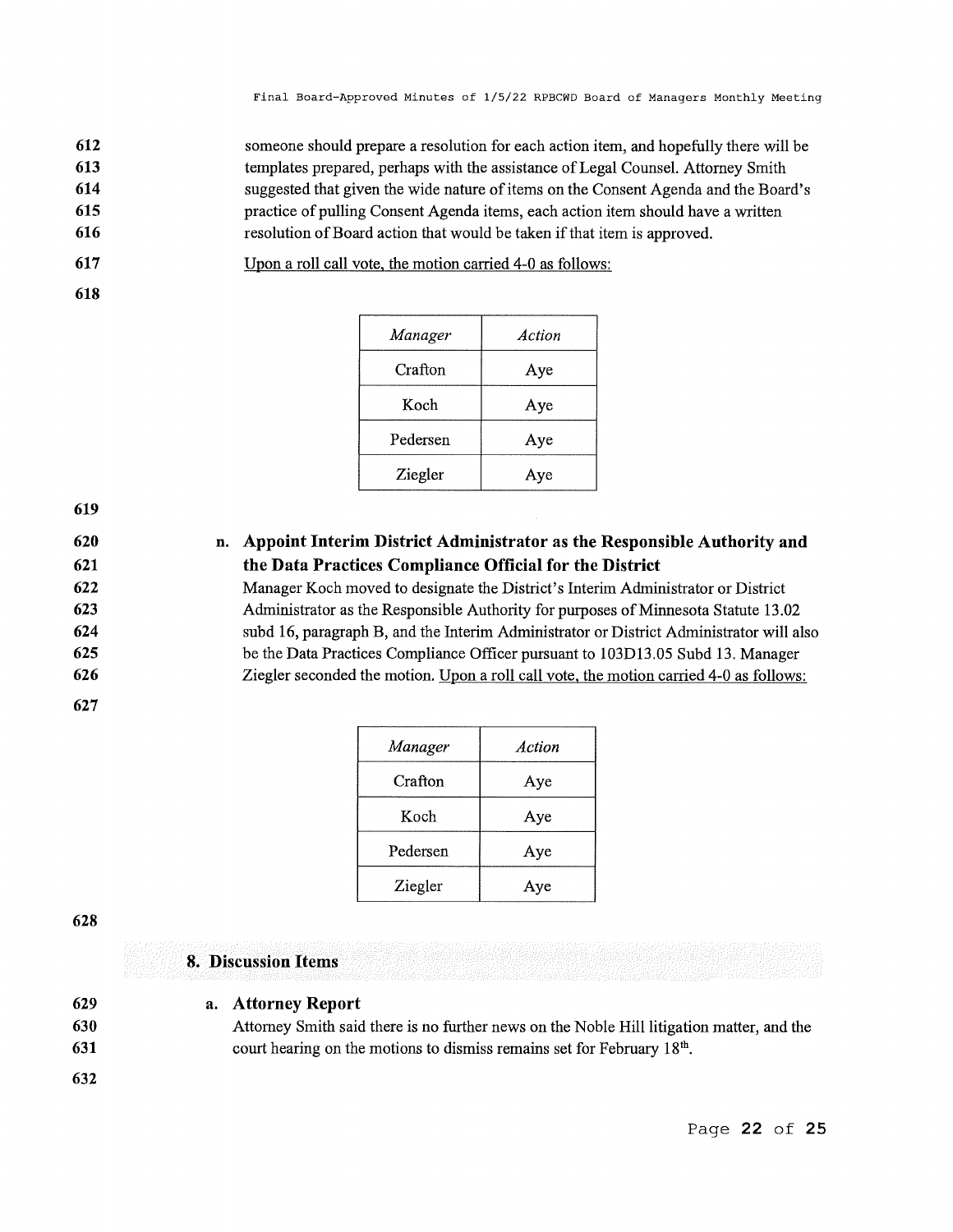**633 b. Engineer Report** 

 $\hat{\mathcal{R}}$ 

- Engineer Sobiech said he had no new items to report. Manager Koch commented about the state statute requiring the chief engineer to provide a report at least annually about all the works undertaken by the District. Manager Koch said he doesn't know if the District has ever had that, and if it is a statutory requirement, the District needs to figure out if it does have that report and if there is a better way to do it. Manager Koch made suggestions on how this report could be done and included in the District's annual report.
- **640 641 642 643 644 645 646 647 648**  Attorney Smith said this statutory requirement has been in the watershed law since the beginning. He said he views this as stating a minimum requirement that each watershed district must have an engineer, and the engineer must report at least annually on the work conducted. Attorney Smith said he feels the District Engineer's monthly report fulfills the requirement, but there is nothing wrong with the idea of rolling those reports up into an annual report. Interim Administrator Jeffery stated Staff Forbes is working on project sheets for each project. He said staff will post the sheets on the District's website. He said perhaps those sheets could be compiled into a report. Manager Koch said the District just needs to decide and be able to say here is our report.
- **649 c. Administrator Report** 
	- Interim Administrator Jeffery reported on the rules revisions process and timeline, commenting the process is a month behind, so the process will extend to January 2023. He commented that the result of this process may be that no changes are recommended. Interim Administrator Jeffery said the rules need to be evaluated, but he wants to make sure the managers understand staff isn't recommending an overhaul of the rules. Manager Koch requested staff think about the District's process to solicit comments on the rules.
- **656 657 658 659 660 661**  Interim Administrator Jeffery said the Riley Purgatory Summit will be held later his month on Zoom to discuss different findings and projects going about Riley Creek and Purgatory Creek. Manager Koch asked ifhe could attend and/or if it would be recorded or if there will be a report that Interim Administrator Jeffery could share. Interim Administrator Jeffery said managers can attend as long as the number of managers isn't a quorum, and he will see if the attendees agree to the meeting being recorded.

#### **662 d. Managers' Report**

- **663 664 665 666 667 668 669**  Manager Koch asked Administrator Jeffery to report at the Board's next meeting about the three permit violations along Lotus Lake. Manager Koch remarked to the Audit and Finance Committee that he hasn't seen a response or a review of the financial policies that he and Manage Crafton initiated with the auditor and Interim Administrator Jeffery last fall. He said he hopes the Audit and Finance Committee will work toward the District having financial policies it can review and adopt so the auditor and everyone knows what the District's financial policies are.
- **670 671**  He also commented he had been contacted by Mr. Mellby, and Manager Koch referred him to Interim Administrator Jeffery.
- **672 673**  Manager Ziegler said at the MAWD conference, there was talk about the proposal to be able to continue with Zoom meetings. He summarized the discussion and conclusion that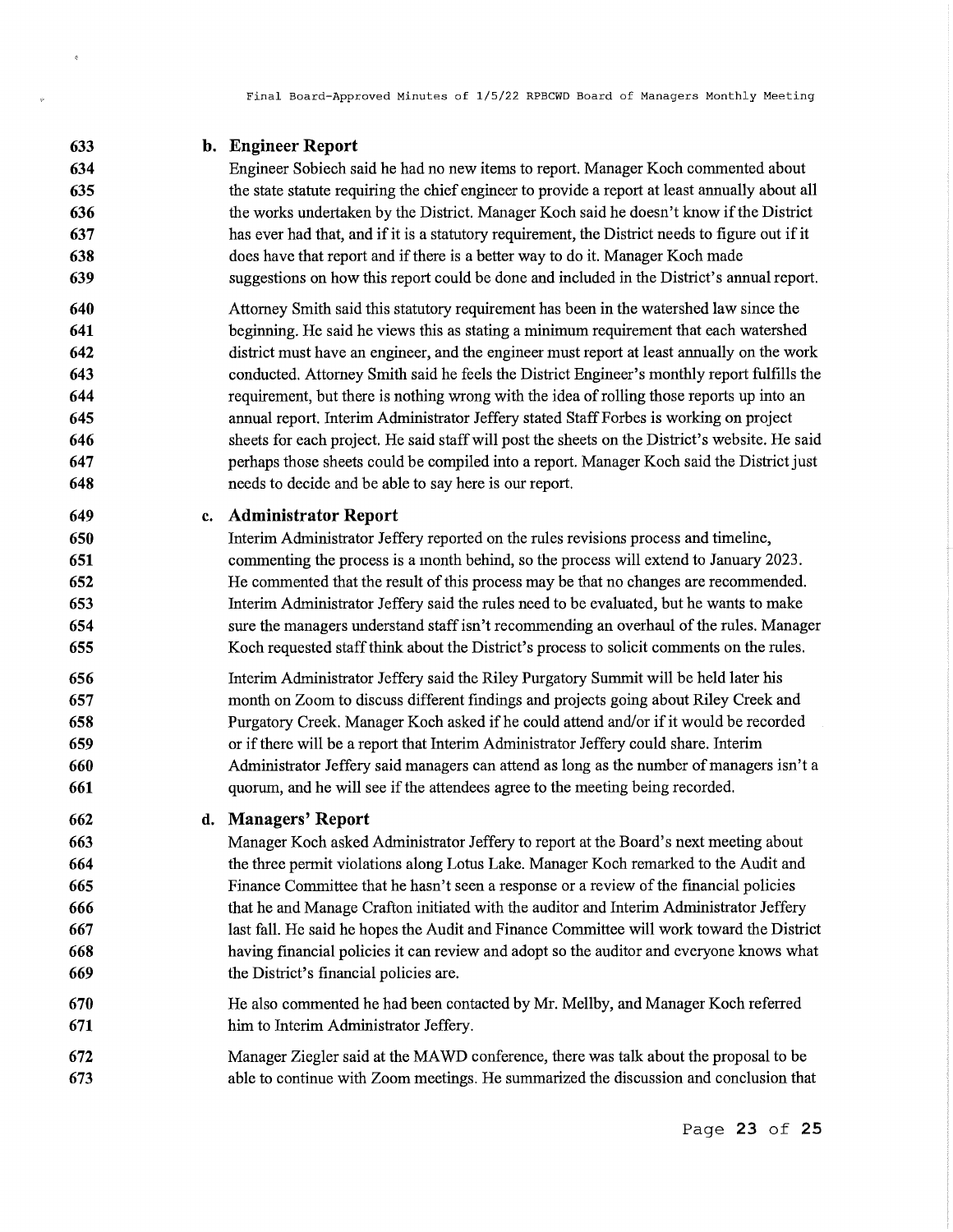| 674 | water organizations should commit to meeting face to face once the pandemic is over. He |
|-----|-----------------------------------------------------------------------------------------|
| 675 | said he isn't sure anyone considered special meetings and committee meetings when       |
| 676 | concluding managers should meet in person at least nine times. Manager Crafton said she |
| 677 | can ask MAWD for clarification. Manager Koch said he is convinced using Zoom is the     |
| 678 | way to get public participation.                                                        |

- **680 681 682 683 684 685 e. Human Resource Consultant Update**  Manager Pedersen provided an update about the referrals from MA WD and the League of Minnesota Cities and the calls she has made off of the executive search firm list provided by the League of Minnesota Cities. She said she would like to have a Personnel Committee meeting in the next two weeks and have a core group from the list to recommend to the Board. Manager Pedersen said she will give an update at the February
- **686**
- **687**

**679** 

# **9. Upcoming Board Topics and Events**

- **688 689**  Manager Pedersen noted upcoming Board topics and events are listed in the meeting agenda.
- **690**

# **10. Adjournment**

meeting.

**691 692**  Manager Koch moved to adjourn the meeting. Manager Crafton seconded the motion. Upon a roll call vote, the motion carried 4-0 as follows:

| Manager  | Action |
|----------|--------|
| Crafton  | Aye    |
| Koch     | Aye    |
| Pedersen | Aye    |
| Ziegler  | Aye    |